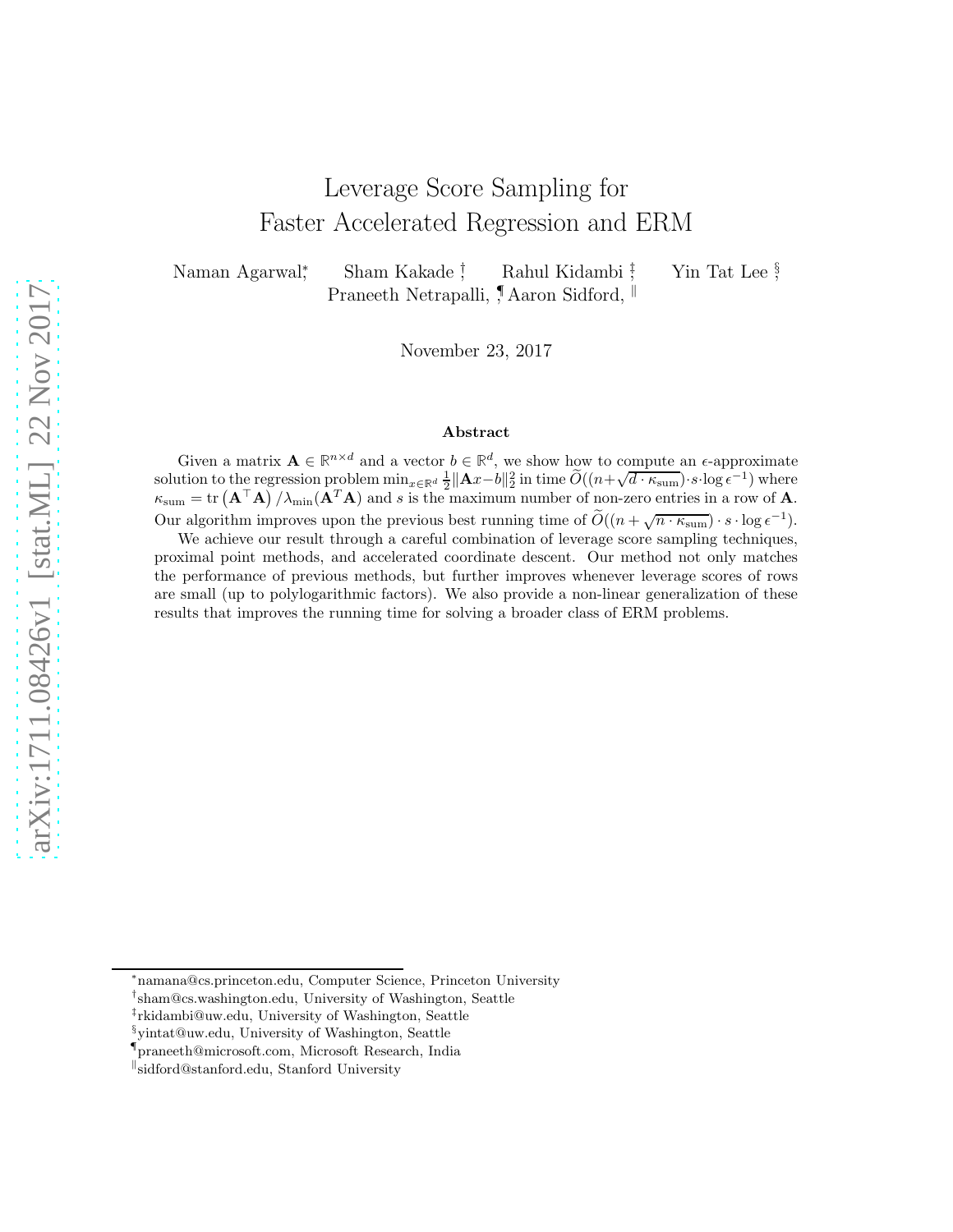## 1 Introduction

Given  $\mathbf{A} \in \mathbb{R}^{n \times d}$  and  $b \in \mathbb{R}^n$ , the regression problem  $\min_{x \in \mathbb{R}^d} \frac{1}{2}$  $\frac{1}{2}$ ||**A***x* − *b*||<sup>2</sup><sub>2</sub> is one of the most fundamental problems in optimization and a prominent tool in machine learning. It is one of the simplest empirical risk minimization (ERM) problems and a prominent proving ground for developing efficient learning algorithms.

Regression is long known to be solve-able directly by matrix multiplication in  $O(nd^{\omega-1})$  time where  $\omega < 2.373$  [\[Wil12\]](#page-21-0) is the matrix multiplication constant and recent work has improved the running time to  $\tilde{O}((\text{nnz}(\mathbf{A}) + d^{\omega}) \log(\epsilon^{-1})),$  $\tilde{O}((\text{nnz}(\mathbf{A}) + d^{\omega}) \log(\epsilon^{-1})),$  $\tilde{O}((\text{nnz}(\mathbf{A}) + d^{\omega}) \log(\epsilon^{-1})),$ <sup>1</sup> i.e. linear time plus the time needed to solve a nearly square linear system. [\[CW13,](#page-20-0) [LMP13,](#page-20-1) [NN13,](#page-21-1) [CLM](#page-20-2)+15, [Coh16\]](#page-20-3) However, for sufficiently large  $\bf{A}$ even a super-quadratic running time of  $\Omega(d^{\omega})$  can be prohibitively expensive. Consequently, over the past decade improving this running time under mild regularity assumptions on A has been an incredibly active area of research.

In this paper we improve the best known running time for solving regression under standard regularity assumptions. Formally the problem we consider is as follows.

**Definition 1** (The Regression Problem). Given  $A \in \mathbb{R}^{n \times d}$  with rows  $a_1, ..., a_n$  and  $b \in \mathbb{R}^n$ , we consider the *regression problem* min<sub> $x \in \mathbb{R}^d$   $f_{\mathbf{A},b}(x)$  where</sub>

$$
f_{\mathbf{A},b}(x) \stackrel{\text{def}}{=} \frac{1}{2} ||\mathbf{A}x - b||_2^2 = \sum_{i \in [n]} \frac{1}{2} (a_i^\top x - b_i)^2.
$$

The central problem of this paper is to get faster regression algorithms defined as follows.

**Definition 2** (Regression Algorithm). We call an algorithm a  $\mathcal{T}(\mathbf{A})$ -time regression algorithm if for any  $b \in \mathbb{R}^n$ ,  $x_0 \in \mathbb{R}^d$ , and  $\epsilon \in (0, \frac{1}{2})$  $\frac{1}{2}$ ) w.h.p in *n* in time  $O(\mathcal{T}(\mathbf{A}) \log \epsilon^{-1})$  the algorithm outputs a vector  $y$  such that

<span id="page-1-1"></span>
$$
f_{\mathbf{A},b}(y) - \min_{x} f_{\mathbf{A},b}(x) \le \epsilon \cdot \left( f_{\mathbf{A},b}(x_0) - \min_{x} f_{\mathbf{A},b}(x) \right) . \tag{1.1}
$$

Note that if  $x_*$  is a minimizer of  $f_{\mathbf{A},b}(x)$  then the guarantee [\(1.1\)](#page-1-1) is equivalent to the following

<span id="page-1-3"></span>
$$
||y - x_*||_{\mathbf{A}^\top \mathbf{A}}^2 \le \epsilon ||x_0 - x_*||_{\mathbf{A}^\top \mathbf{A}}^2
$$
\n(1.2)

where  $||x||^2_M$  for a PSD matrix M is defined as  $x^\top M x$ .

The goal of this paper is to provide regression algorithms with improved running times depending on n, d, and the following regularity parameters.

<span id="page-1-2"></span>**Definition 3.** (Regularity Parameters) We let  $\lambda_{\min}(\mathbf{A}^{\top}\mathbf{A})$  and  $\lambda_{\max}(\mathbf{A}^{\top}\mathbf{A})$  denote the smallest and largest eigenvalues of  $A^{\top}A$ . We let  $\kappa(A^{\top}A) = \lambda_{\max}(A^{\top}A)/\lambda_{\min}(A^T A)$  denote the *condition* number of  $A^{\top}A$  and let  $\kappa_{sum}(A^{\top}A) = \text{tr}(A^{\top}A)/\lambda_{min}(A^{T}A)$  denote the *total condition number* of  $A^{\top}A$ . We let  $s(A)$  denote the maximum number of non-zero entries in a row of A. Occasionally, we drop the terms in parenthesis when they are clear from context.

<span id="page-1-0"></span><sup>&</sup>lt;sup>1</sup>Through this paper, we use  $\widetilde{O}$  to hide factors polylogarithmic in  $n,d,\kappa \stackrel{\text{def}}{=} \lambda_{\max}(\mathbf{A}^{\top}\mathbf{A})/\lambda_{\min}(\mathbf{A}^{\top}\mathbf{A})$  and M (c.f. Definition [3](#page-1-2) and Definition [6\)](#page-3-0).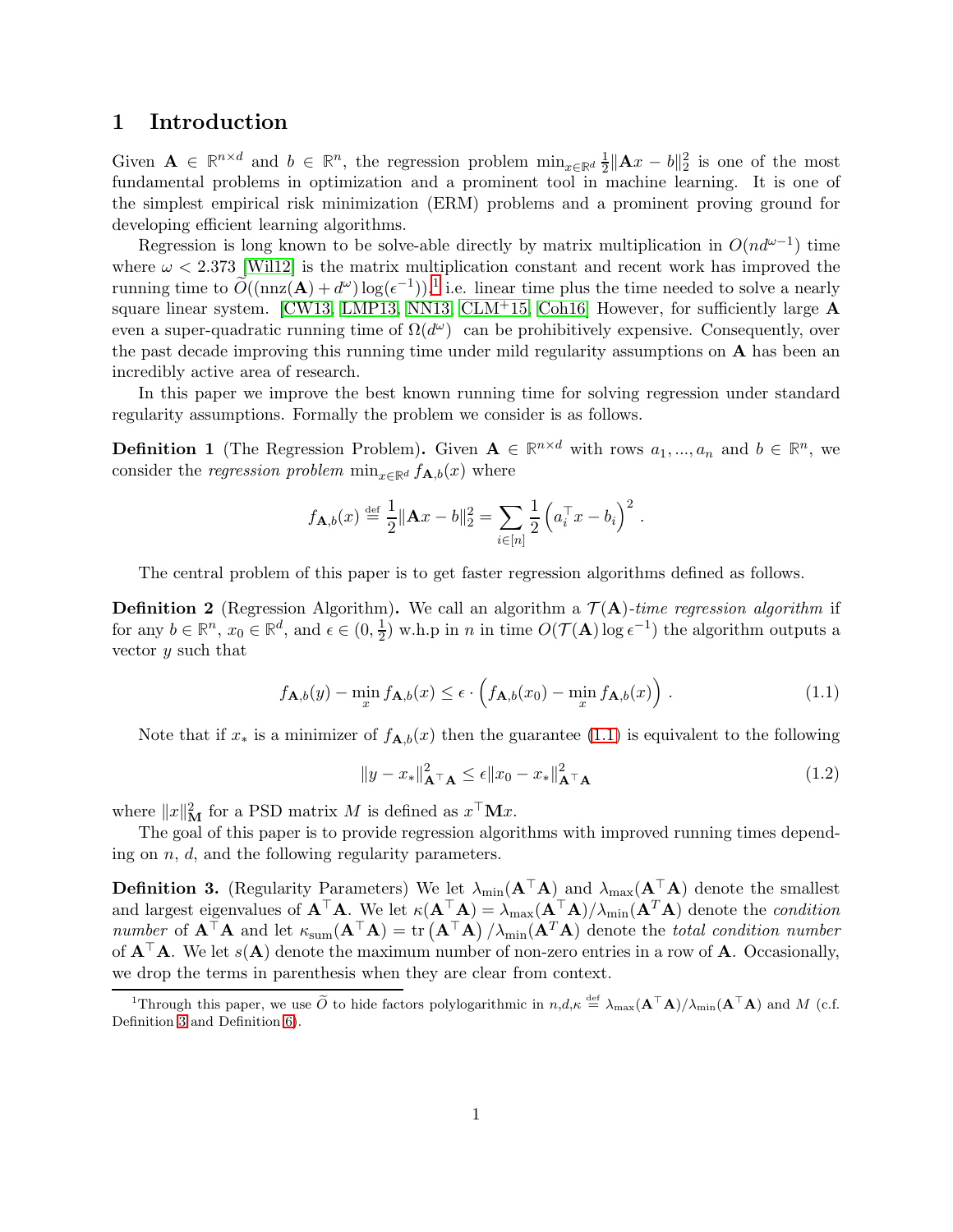### 1.1 Previous Results

Standard classic iterative methods such as gradient descent and accelerated gradient descent [\[Nes83\]](#page-21-2) solve the regression problem with running times of  $O(n \cdot s(\mathbf{A}) \cdot \kappa(\mathbf{A}^{\top} \mathbf{A}))$  and  $O(n \cdot s(\mathbf{A}) \cdot \sqrt{\kappa(\mathbf{A}^{\top} \mathbf{A})})$ respectively. While these running times are super-linear whenever  $\kappa(A^{\top}A)$  is super constant there has been a flurry of recent papers showing that using sampling techniques faster running times can be achieved. These often yield nearly linear running times when  $n$  is sufficiently larger than  $d$ . [\[SSZ13,](#page-21-3) [JZ13a,](#page-20-4) [SZ16,](#page-21-4) [All16\]](#page-19-0).

Using recent advances in accelerated coordinate descent [\[AQRY16,](#page-20-5) [NS17\]](#page-21-5) coupled with proximal point methods [\[FGKS15a,](#page-20-6) [LMH15\]](#page-20-7) the previous fastest iterative algorithm is as follows:

<span id="page-2-0"></span>**Theorem 4** (Previous Best Regression Running Times). Given  $A \in \mathbb{R}^{n \times d}$ , there is a  $\mathcal{T}(A)$ -time regression algorithm with

$$
\mathcal{T}(\mathbf{A}) = \widetilde{O}\left( \left( n + \frac{\sum_{i \in [n]} \|a_i\|_2}{\sqrt{\lambda_{\min}(\mathbf{A}^\top \mathbf{A})}} \right) \cdot s(\mathbf{A}) \right) = \widetilde{O}((n + \sqrt{n \cdot \kappa_{\text{sum}}(\mathbf{A}^\top \mathbf{A})}) \cdot s(\mathbf{A})).
$$

The inequality in this theorem follows directly from Cauchy Schwartz, as

$$
\sum_{i \in [n]} \|a_i\|_2 \leq \sqrt{n \cdot \text{tr}(\mathbf{A}^\top \mathbf{A})} = \sqrt{n \cdot \kappa_{\text{sum}}(\mathbf{A}^\top \mathbf{A}) \cdot \lambda_{\text{min}}(\mathbf{A}^\top \mathbf{A})}.
$$

For the rest of the proof, see Section [5,](#page-9-0) where we provide a proof of Theorem [13,](#page-9-1) a generalization of Theorem [4](#page-2-0) which is more convenient for our analysis.

### 1.2 Our Results

The work in this paper is motivated by the natural question, can this running time of Theorem [4](#page-2-0) be further improved? Despite the running time lower bound of  $\sqrt{n \cdot \kappa_{\text{sum}}(\mathbf{A}^{\top}\mathbf{A})}$  shown in [\[WS16\]](#page-21-6),<sup>[2](#page-2-1)</sup> in this paper we give an affirmative answer improving the  $\sqrt{n \cdot \kappa_{\text{sum}}(A^{\top}A)}$  term in Theorem [4](#page-2-0) to  $\sqrt{d \cdot \kappa_{\text{sum}}(\mathbf{A}^{\top} \mathbf{A})}$ . The main result of this paper is the following:

<span id="page-2-2"></span>**Theorem 5** (Improved Regression Running Time). Given  $A \in \mathbb{R}^{n \times d}$ , Algorithm [1](#page-6-0) is a  $\mathcal{T}(A)$ -time regression algorithm that succeeds with high probability $(w.h.p)$  in n where

$$
\mathcal{T}(\mathbf{A}) = \widetilde{O}\left(\max(\mathbf{A}) + \left(d + \frac{\sum_{i \in [n]} ||a_i||_2 \cdot \sigma_i(\mathbf{A})}{\sqrt{\lambda_{\min}(\mathbf{A}^T \mathbf{A})}}\right) \cdot s(\mathbf{A})\right)
$$

and  $\sigma_i(\mathbf{A}) = ||a_i||^2_{(\mathbf{A}^\top \mathbf{A})^{-1}}$  for all  $i \in [n]$ .

Up to polylogarithmic factors Theorem [5](#page-2-2) is an improvement over Theorem [4](#page-2-0) as  $\sigma_i(\mathbf{A}) \in [0,1]$ . This improvement can be substantial as  $\sigma_i(\mathbf{A})$  can be as small as  $O(d/n)$ , e.g. if **A** is an entry-wise random Gaussian matrix. Compared to Theorem [4](#page-2-0) whose second term in running time grows as  $n$ , our second term is independent of  $n$  due to the following:

<span id="page-2-3"></span>
$$
\sum_{i \in [n]} \|a_i\|_2 \sigma_i(\mathbf{A}) \le \sqrt{\sum_{i \in [n]} \|a_i\|_2^2 \sum_{i \in [n]} \|a_i\|_{(\mathbf{A}^\top \mathbf{A})^{-1}}^2} = \sqrt{\text{tr}(\mathbf{A}^\top \mathbf{A}) \text{tr}(\mathbf{A}(\mathbf{A}^\top \mathbf{A})^{-1} \mathbf{A}^T)} \le \sqrt{d\kappa_{\text{sum}}}.
$$
\n(1.3)

<span id="page-2-1"></span><sup>&</sup>lt;sup>2</sup>Their lower bound involves a function with  $d \geq n$ . However,  $d \leq n$  is more common as we explain.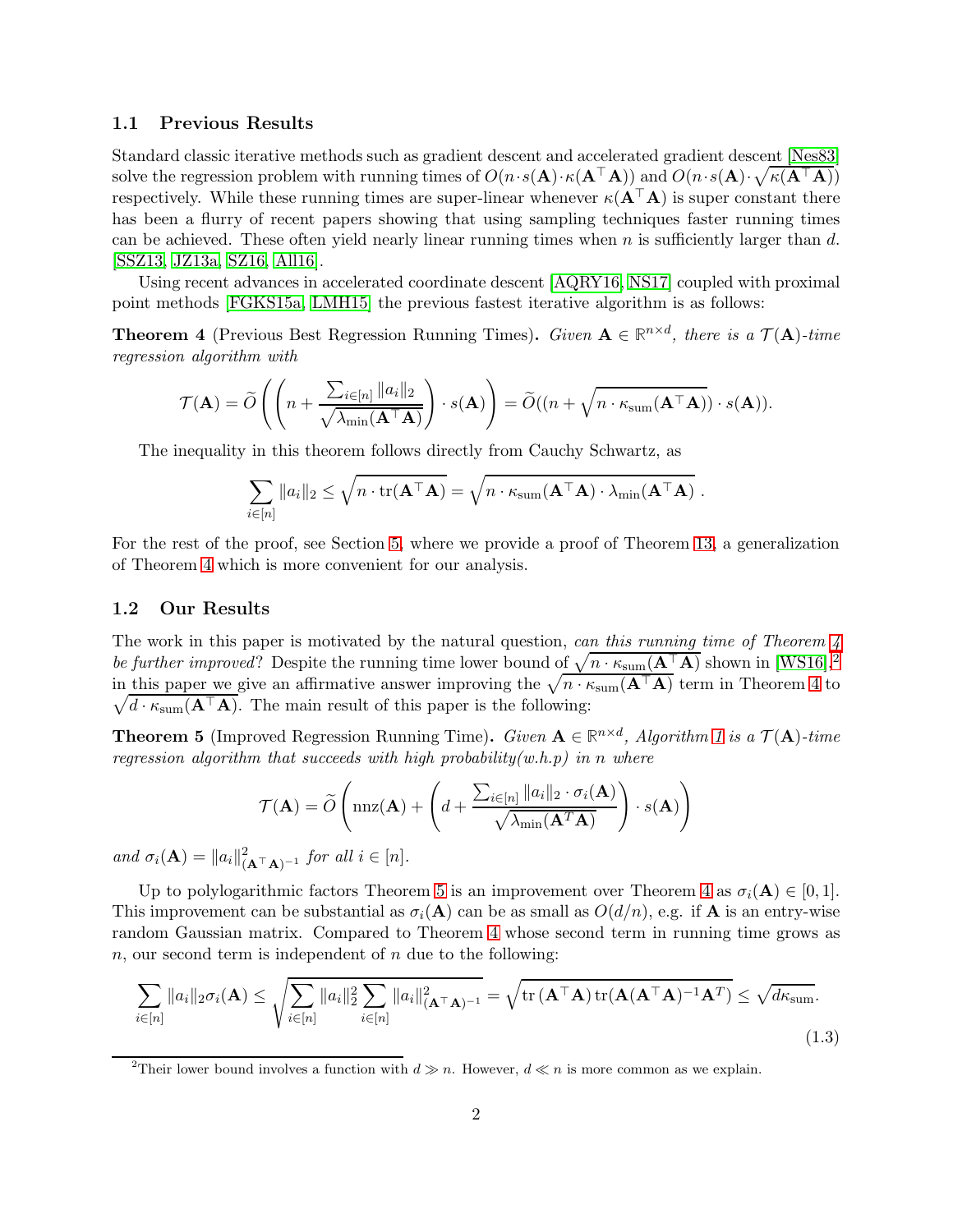Therefore in Theorem [5](#page-2-2) we have  $\mathcal{T}(\mathbf{A}) = \widetilde{O}((n + \sqrt{d \cdot \kappa_{\text{sum}}(\mathbf{A}^{\top}\mathbf{A})}) \cdot s(\mathbf{A})).$ 

This improvement from  $n$  to  $d$  can be significant as  $n$  (the number of samples) is in some cases orders of magnitude larger than  $d$  (the number of features). For example, in the LIBSVM dataset<sup>[3](#page-3-1)</sup>, in 87 out of 106 many non-text problems, we have  $n \geq d$ , 50 of them have  $n \geq d^2$  and in the UCI dataset,<sup>[4](#page-3-2)</sup> in 279 out of 301 many non-text problems, we have  $n \ge d$ , 195 out of them have  $n \ge d^2$ .

Furthermore, in Section [7](#page-13-0) we show how to extend our results to ERM problems more general then regression. In particular we consider the following ERM problem

<span id="page-3-0"></span>**Definition 6** (ERM). Given  $A \in \mathbb{R}^{n \times d}$  with rows  $a_1, ..., a_n$  and functions  $\{\psi_1 \dots \psi_n\} \in \mathbb{R} \to \mathbb{R}$ such that each  $\psi_i : \mathbb{R} \to \mathbb{R}$  is twice differentiable and satisfies

<span id="page-3-4"></span>
$$
\forall x \in \mathbb{R}^d \quad \frac{1}{M} \le \psi''(x) \le M \tag{1.4}
$$

we wish to minimize  $F(x) : \mathbb{R}^d \to \mathbb{R}$  over  $x \in \mathbb{R}^d$  where

$$
F(x) \stackrel{\text{def}}{=} \sum_{i \in [n]} f_i(x) = \sum_{i \in [n]} \psi_i(a_i^T x)
$$

While the form of ERM considered by us is not the most general form considered in literature, we consider this problem, to provide a proof of concept that our techniques for regression are more broadly applicable to the case of ERM and can if fact provide a non-trivial improvement over existing methods. We leave it to future work to study the limitations of our techniques and possible improvements for more general ERM problems. The following is our main theorem regarding the ERM problem.

<span id="page-3-3"></span>**Theorem 7.** Given an ERM problem(Definition [6\)](#page-3-0) and an initial point  $x_0$ , there exists an algorithm that produces a point x' such that  $F(x') - F_{x_*} \leq \epsilon (F(x_0) - F_{x_*})$  which succeeds w.h.p in n in total time

$$
\tilde{O}\left(\left(\max(\mathbf{A}) + \left(dM^5 + \sum_{i=1}^n \frac{\|a_i\|_2 \sqrt{\sigma_i} M^3}{\sqrt{\lambda_{\min}(\mathbf{A}^\top \mathbf{A})}}\right) s(\mathbf{A})\right) \log\left(\frac{1}{\epsilon}\right)\right)
$$

where  $\sigma_i \stackrel{\text{def}}{=} a_i^T [\mathbf{A}^\top \mathbf{A}]^{-1} a_i$  are the leverage scores with respect to  $a_i$ .

Note that Theorem [7](#page-3-3) interpolates our regression results, i.e. it recovers our results for regression in the special case of  $M = 1$ . To better understand the bound in Theorem [7,](#page-3-3) note that following the derivation in Equation [\(1.3\)](#page-2-3) we have that the running time in Theorem [7](#page-3-3) is bounded by

$$
\tilde{O}\left(\left(\text{nnz}(\mathbf{A}) + \left(dM^5 + \sum_{i=1}^n M^3 \sqrt{d\kappa_{\text{sum}}(\mathbf{A}^\top \mathbf{A})}\right) s(\mathbf{A})\right) \log\left(\frac{1}{\epsilon}\right)\right) .
$$

The best known bound for the ERM problem as defined in Definition [6](#page-3-0) given by [\[FGKS15a,](#page-20-6) [LMH15,](#page-20-7) [All16\]](#page-19-0) is

$$
\tilde{O}\left(\left(\text{nnz}(\mathbf{A})+\sum_{i=1}^{n}M\sqrt{n\kappa_{\text{sum}}(\mathbf{A}^{\top}\mathbf{A})})\right)s(\mathbf{A})\log\left(\frac{1}{\epsilon}\right)\right)
$$

<sup>3</sup> https://www.csie.ntu.edu.tw/˜cjlin/libsvmtools/datasets/

<span id="page-3-2"></span><span id="page-3-1"></span><sup>4</sup> http://archive.ics.uci.edu/ml/datasets.html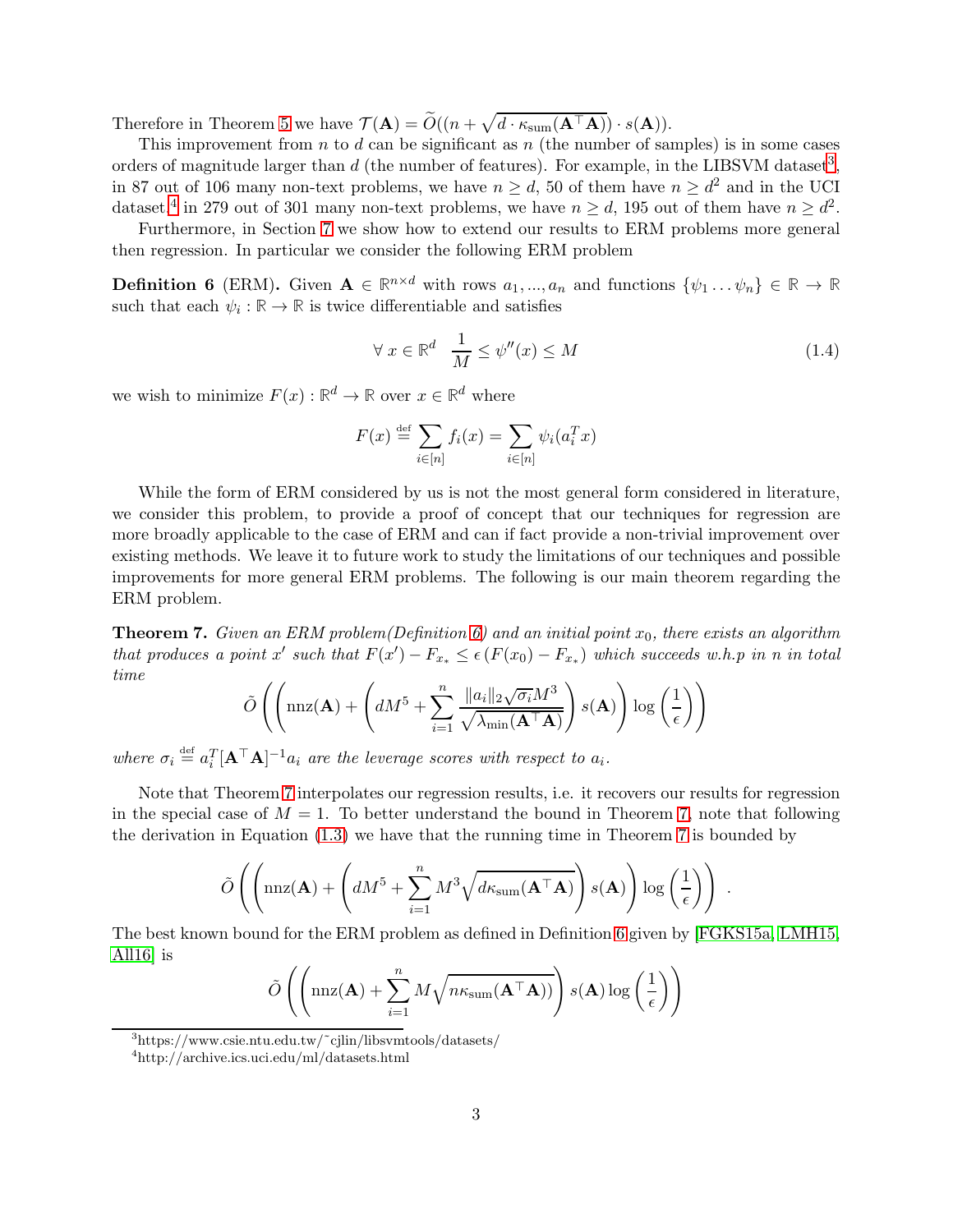In this case Theorem [7](#page-3-3) should be seen as implying that under Assumption [\(1.4\)](#page-3-4) the effective dependence on the number of examples on the running time for ERM can be reduced to at most  $dM^5$ .

Again, we remark that the running time bound of Theorem [7](#page-3-3) should be viewed as a proof of concept that our regression machinery can be used to improve the running time of ERM. We leave it as future work to both improve Theorem [7'](#page-3-3)s dependence on M and have it extend to a broader set of problems. For example, we believe the the running time can be immediately improved to

$$
\tilde{O}\left(\left(\text{nnz}(\mathbf{A}) + \left(dM^4 + \sum_{i=1}^n \frac{\|a_i\|_2 \sqrt{\sigma_i} M^3}{\sqrt{\lambda_{\text{min}}(\mathbf{A}^\top \mathbf{A})}}\right) s(\mathbf{A})\right) \log\left(\frac{1}{\epsilon}\right)\right)
$$

simply by using a proximal version of Theorem [18,](#page-14-0) which is alluded to in the work of [\[AQRY16\]](#page-20-5). Note that this improvement leads to the effective number of examples being bounded by  $dM^4$ .

#### 1.3 Our Approach

Our algorithm follows from careful combination and analysis of a recent suite of advances in numerical linear algebra. First, we use the previous fastest regression algorithm, Theorem [4,](#page-2-0) which is the combination of recent advances in accelerated coordinate descent [\[AQRY16,](#page-20-5) [NS17\]](#page-21-5) and proximal point methods [\[FGKS15a,](#page-20-6) [LMH15\]](#page-20-7) (See Section [5.](#page-9-0)) Then, we show that if we have estimates of the leverage scores of the rows of  $A$ , a natural recently popularized measure of importance, [\[SS08,](#page-21-7) [LMP13,](#page-20-1) [CLM](#page-20-2)+15] we can use concentration results on leverage score sampling and preconditioning to obtain a faster regression algorithm. (See Section [3.](#page-5-0))

Now, it is a powerful and somewhat well known fact that given an algorithm for regression one can compute leverage score estimates in nearly linear time plus the time needed to solve  $O(1)$ regression problems [\[SS08\]](#page-21-7). Consequently, to achieve the improved running time when we do not have leverage scores we are left with a chicken and egg problem. Fortunately, recent work has shown that such a problem can be solved in a several ways [\[LMP13,](#page-20-1) [CLM](#page-20-2)+15]. We show that the technique in [\[LMP13\]](#page-20-1) carefully applied and analyzed can be used to obtain our improved running time for both estimating leverage scores and solving regression problems with little overhead. (See Section [4.](#page-7-0))

To generalize our results for a broader class of ERM problems we follow a similar procedure. Most parts generalize naturally, however perhaps the most complex ingredient is how to generalize preconditioning to the case when we are sampling non-quadratic functions. For this, we prove concentration results on sampling from ERM inspired from [\[FGKS15b\]](#page-20-8) to show that it suffices to solve ERM on a sub-sampling of the components that may be of intrinsic interest. (See Section [7\)](#page-13-0)

In summary our algorithms are essentially a careful blend of accelerated coordinate descent and concentration results coupled with the iterative procedure in [\[LMP13\]](#page-20-1) and the Johnson Lindenstrauss machinery of [\[SS08\]](#page-21-7) to compute leverage scores. Ultimately the algorithms we provide are fairly straightforward, but it provides a substantial running time improvement that we think is of intrinsic interest. We hope this work may serve as a springboard for even faster iterative methods for regression and minimizing finite sums more broadly.

Finally, we remark that there is another way to achieve the  $\sqrt{d \cdot \kappa_{\text{sum}}(A)}$  improvement over  $\sqrt{n \cdot \kappa_{\text{sum}}(A)}$ . One could simply use subspace embeddings [\[CW13,](#page-20-0) [NN13,](#page-21-1) [Coh16\]](#page-20-3) and preconditioning to reduce the regression problem to a regression problem on a  $\tilde{O}(d) \times d$  matrix and then apply Theorem [4](#page-2-0) to solve the  $O(d) \times d$  regression problem. While this works, it has three shortcomings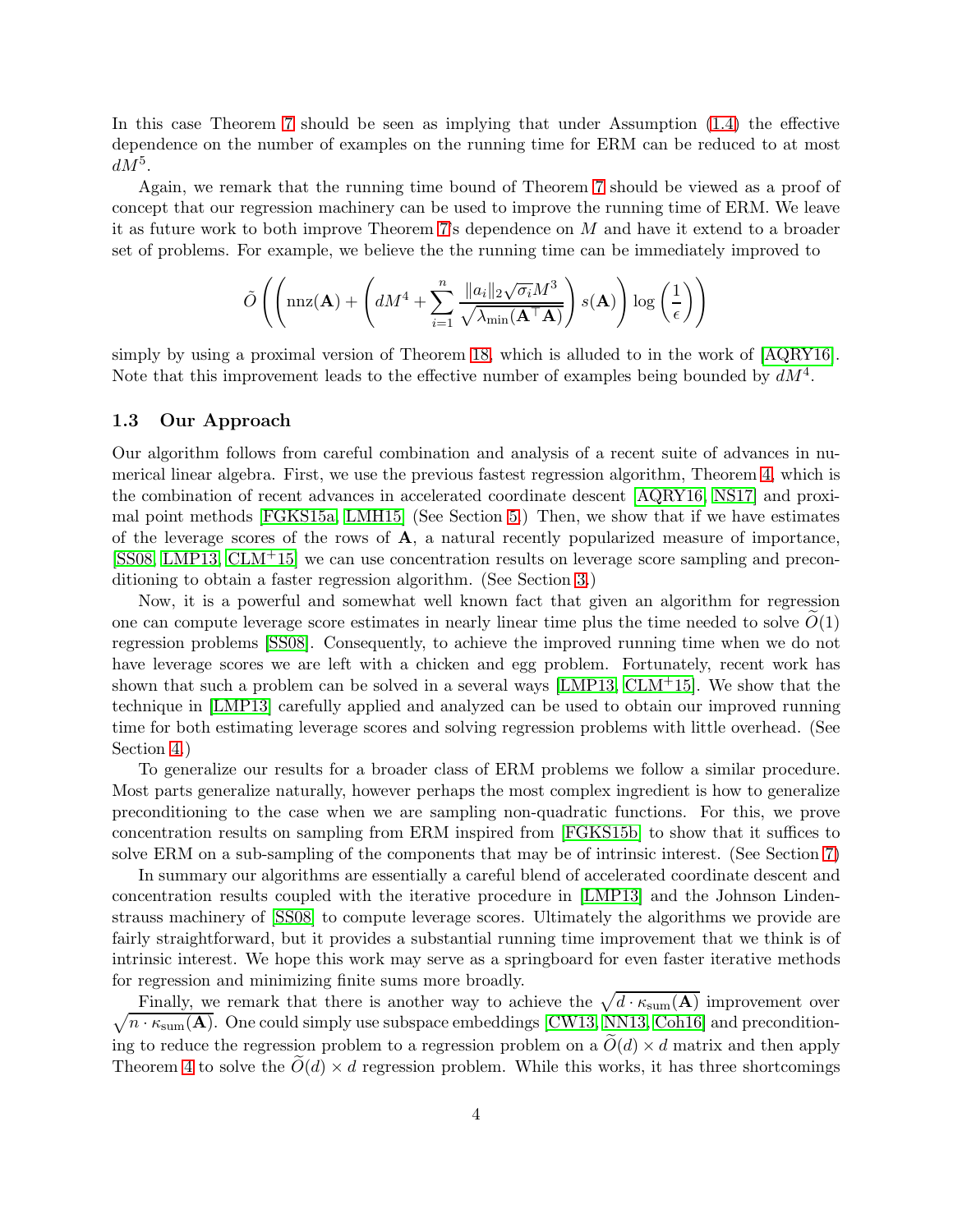relevant to our approach. First, this procedure would possibly lose sparsity, the  $\tilde{O}(d) \times d$  matrix may be dense and thus the final running time would have an additional  $\widetilde{O}(d^2)$  term our method does not. Second, it is unclear if this approach yields our more fine-grained running time dependence on leverage scores that appears in Theorem [5](#page-2-2) which we believe to be significant. Thirdly it is unclear how to extend the approach to the ERM setting.

### 1.4 Paper Organization

After providing requisite notation in Section [2](#page-5-1) we prove Theorem [5](#page-2-2) in Sections [3](#page-5-0) and [4.](#page-7-0) We first provide the algorithm for regression given leverage score estimates in Section [3](#page-5-0) and further provide the algorithm to compute the estimates based in Section [4.](#page-7-0) Note that the algorithm for computing leverage scores makes use of the algorithm for regression given leverage scores as a sub-routine. In Section [5](#page-9-0) we provide the proofs of deferred lemmas and theorems from Sections [3,](#page-5-0) [4.](#page-7-0) In Section [7](#page-13-0) we provide the proof of Theorem [7.](#page-3-3) Further we collect some simple re-derivations and reductions from known results required through the paper in the Appendix.

## <span id="page-5-1"></span>2 Notation

For symmetric matrix  $\mathbf{M} \in \mathbb{R}^{d \times d}$  and  $x \in \mathbb{R}^d$  we let  $||x||^2_{\mathbf{M}} = x^{\top} \mathbf{M} x$ . For symmetric matrix  $\mathbf{N} \in \mathbb{R}^{d \times d}$  we use  $\mathbf{M} \preceq \mathbf{N}$  to denote the condition that  $x^{\top} \mathbf{M} x \leq x^{\top} \mathbf{N} x$  for all  $x \in \mathbb{R}^{d}$  and we define  $\prec, \succeq$ , and ≻ analogously. We use nnz(A) to denote the number of non-zero entries in A and for a vector  $b \in \mathbb{R}^n$  we let  $nnz(b)$  denote the number of nonzero entries in b.

### <span id="page-5-0"></span>3 Regression Algorithm Given Leverage Score Estimates

The regression algorithm we provide in this paper involves two steps. First we find which rows of A are important, where importance is measured in terms of *leverage score*. Second, we use these leverage scores to sample the matrix and solve the regression problem on the sampled matrix using Theorem [13.](#page-9-1) In this section we introduce leverage scores and provide and analyze the second step of our algorithm.

<span id="page-5-3"></span>**Definition 8** (Leverage Score). For  $A \in \mathbb{R}^{n \times d}$  with rows  $a_1, ..., a_n \in \mathbb{R}^d$  we denote the *leverage* score of row  $i \in [n]$  by  $\sigma_i(\mathbf{A}) \stackrel{\text{def}}{=} a_i^\top (\mathbf{A}^\top \mathbf{A})^+ a_i$ .

Leverage score have numerous applications and are well studied. It is well known that  $\sigma_i(\mathbf{A}) \in$  $(0, 1]$  for all  $i \in [n]$  and  $\sum_{i \in [n]} \sigma_i(\mathbf{A}) = \text{rank}(\mathbf{A})$ . The critical fact we used about leverage scores is that sampling rows of A according to any overestimate of leverage scores yields a good approximation to **A** after appropriate re-scaling  $[CLM+15, SS08]$  $[CLM+15, SS08]$ :

<span id="page-5-2"></span>**Lemma 9** (Leverage Score Sampling (Lemma 4 of [\[CLM](#page-20-2)<sup>+</sup>15]) ). Let  $A \in \mathbb{R}^{n \times d}$ , let  $\delta \in (0, \frac{1}{2})$ , **EXECUTE:**  $\mathbf{a} \in \mathbb{R}^n$  be overestimates of the leverage scores of  $\mathbf{A}$ ; i.e.  $u_i \geq \sigma_i(\mathbf{A})$  for all  $i \in [n]$ . Define  $p_i \stackrel{\text{def}}{=} \min\left\{1, k\delta^{-2}u_i\log n\right\}$  for a sufficiently large absolute constant  $k > 0$  and let  $\mathbf{H} \in \mathbb{R}^{n \times n}$  be a random diagonal matrix where independently  $\mathbf{H}_{ii} = \frac{1}{n}$  $\frac{1}{p_i}$  with probability  $p_i$  and  $\mathbf{H}_{ii} = 0$  otherwise. With high probability in n, nnz( $\mathbf{H}$ ) =  $O(d \cdot \delta^{-2} \cdot \log n)$  and  $(1-\delta) \cdot \mathbf{A}^\top \mathbf{A} \preceq \mathbf{A}^\top \mathbf{H} \mathbf{A} \preceq (1+\delta) \cdot \mathbf{A}^\top \mathbf{A}$ .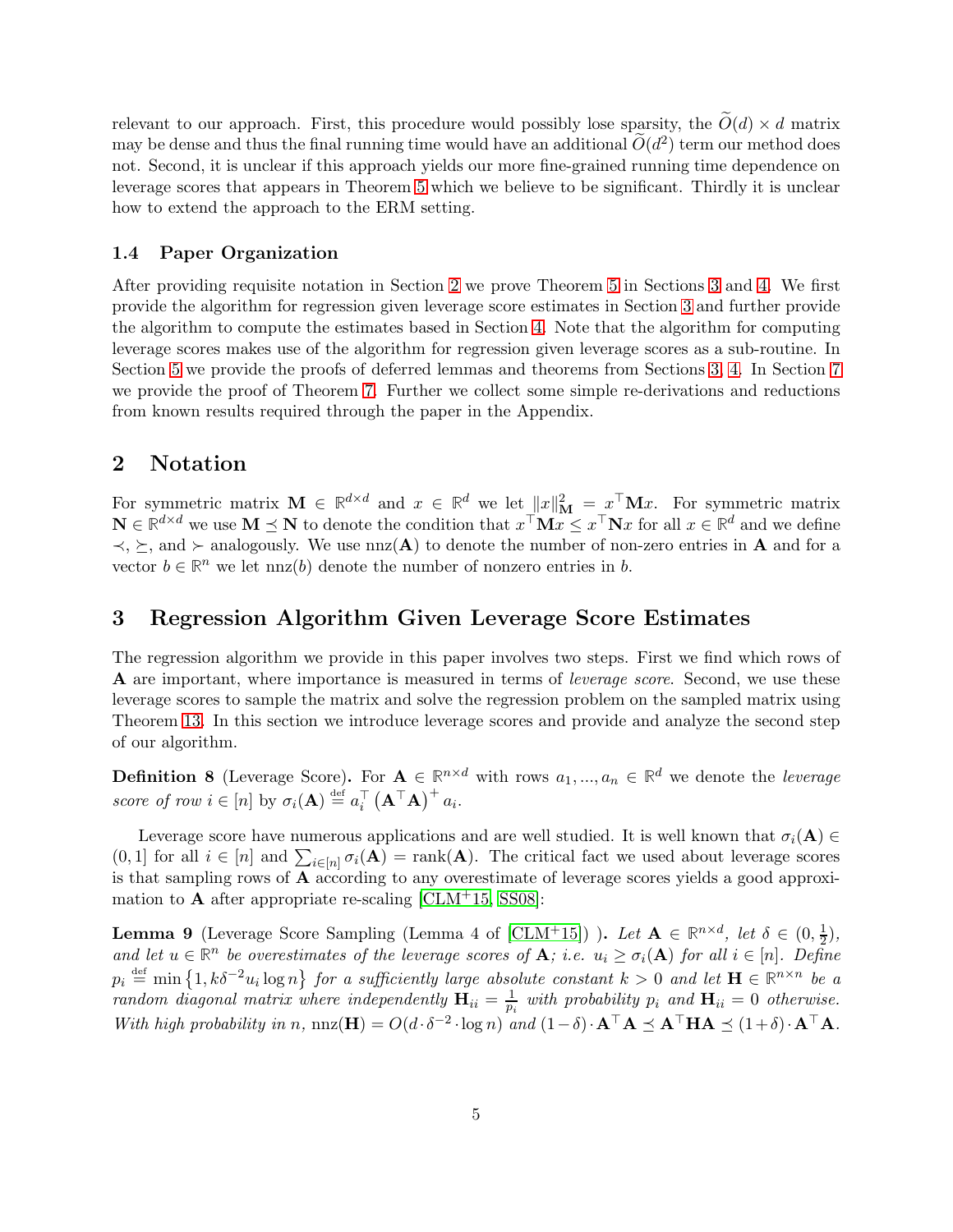## $\overline{\textbf{Algorithm 1:}\text{SolveUsingLS}_{\textbf{A},u}(x_0,b,\epsilon)}$

<span id="page-6-0"></span>Let  $p_i = \min\{1, k' \cdot u_i \log n\}$  where k' is a sufficiently large absolute constant. repeat

Let  $\mathbf{H} \in \mathbb{R}^{n \times n}$  be a diagonal matrix where independently for all  $i \in [n]$  we let  $\mathbf{H}_{ii} = \frac{1}{p_i}$ pi with probability  $p_i$  and 0 otherwise. Let  $\mathbf{B} = \sqrt{\mathbf{H}}\mathbf{A}$ .

until  $\sum_{i \in [n]} ||b_i||_2 \leq 2 \cdot \sum_{i \in [n]}$  $\sqrt{k' \cdot u_i \log n} \cdot ||a_i||_2;$ Invoke Theorem [13](#page-9-1) on  $\bf{A}$  and  $\bf{B}$  to find y such that

$$
f_{\mathbf{A},b}(y) - \min_x f_{\mathbf{A},b}(x) \leq \epsilon \cdot \left( f_{\mathbf{A},b}(x_0) - \min_x f_{\mathbf{A},b}(x) \right).
$$

Output:  $y$ .

<span id="page-6-2"></span>**Theorem 10.** If  $u \in \mathbb{R}^n$  satisfies  $\sigma_i(\mathbf{A}) \leq u_i \leq 4 \cdot \sigma_i(\mathbf{A}) + [n \cdot \kappa(\mathbf{A}^\top \mathbf{A})]^{-1}$  for all  $i \in [n]$  then SolveUsingLS<sub>A</sub>, is a  $\mathcal{T}(\mathbf{A})$ -time regression algorithm where

$$
\mathcal{T}(\mathbf{A}) = \widetilde{O}\left(\max(\mathbf{A}) + \left(d + \frac{\sum_{i \in [n]} \sqrt{\sigma_i(\mathbf{A})} \cdot ||a_i||_2}{\sqrt{\lambda_{\min}(\mathbf{A}^\top \mathbf{A})}}\right) \cdot s(\mathbf{A})\right) .
$$

*Proof.* Let  $k' = \delta^{-2} \cdot k$  for  $\delta = \frac{1}{10}$ . Applying Lemma [9](#page-5-2) yields with high probability in *n* that

<span id="page-6-1"></span>
$$
\left(\frac{5}{6}\right) \mathbf{A}^\top \mathbf{A} \preceq \mathbf{A}^\top \mathbf{H} \mathbf{A} \preceq \left(\frac{6}{5}\right) \mathbf{A}^\top \mathbf{A} \tag{3.1}
$$

where  $\mathbf{A}^\top \mathbf{H} \mathbf{A} = \sum_{i \in [n]: \mathbf{H}_{ii} \neq 0} b_i b_i^\top$  ,  $b_i \stackrel{\text{def}}{=} \frac{1}{\sqrt{i}}$  $\frac{1}{p_i}a_i$  and  $p_i \stackrel{\text{def}}{=} \min\{1, k' \cdot u_i \log n\}$ . Note that

$$
\mathbb{E}\left[\sum_{i\in[n]}\|b_i\|_2\right] = \sum_{i\in[n]}\frac{p_i}{\sqrt{p_i}}\|a_i\|_2 \le \sum_{i\in[n]}\sqrt{k'u_i\log n}\|a_i\|_2.
$$

Consequently, by Markov's inequality

$$
\sum_{i \in [n]} \|b_i\|_2 \le 2 \cdot \sum_{i \in [n]} \sqrt{k' \cdot u_i \log n} \cdot \|a_i\|_2
$$

with probability at least  $1/2$  and the loop in the algorithm terminates with high probability in n in  $O(\log n)$  iterations. Consequently, the loop takes only  $O(n \alpha(A) + n \log n)$ -time and since we only sampled  $O(\log n)$  many independent copies of  $A^{\mathsf{T}}HA$ , the guarantee [\(3.1\)](#page-6-1) again holds with high probability in n.

Using the guarantee [\(3.1\)](#page-6-1) and Theorem [13](#page-9-1) on **A** and  $\mathbf{B} \stackrel{\text{def}}{=} \sqrt{\mathbf{H}}\mathbf{A}$ , we can produce a y we need in time  $O(\log(\epsilon^{-1}))$  times

$$
\widetilde{O}\left(\left(\max(\mathbf{A}) + \left(d\log n + \frac{1}{\sqrt{\lambda}}\sum_{i \in [n]} \|b_i\|_2\right) \cdot s(\mathbf{A})\right)\right)
$$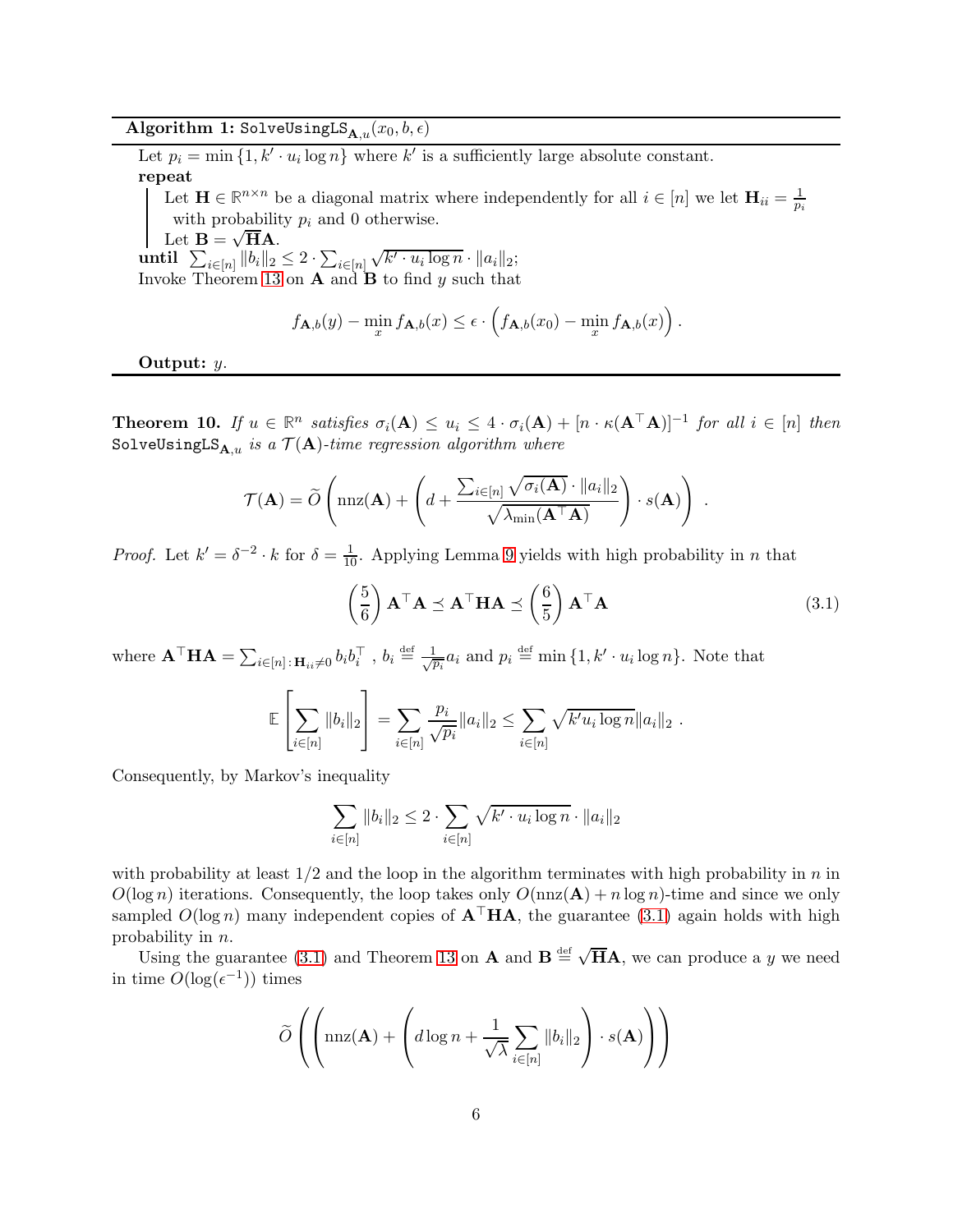where we used that **B** has at most  $O(d \log n)$  rows with high probability in n. Since we know

$$
\sum_{i \in [n]} \|b_i\|_2 \le 2 \sum_{i \in [n]} \sqrt{k' \cdot u_i \log n} \cdot \|a_i\|_2,
$$

all that remains is to bound  $\sum_{i\in [n]}$  $\sqrt{u_i} ||a_i||_2$ . However,  $\mathbf{A}^\top \mathbf{A} \preceq \lambda_{\text{max}}(\mathbf{A}^\top \mathbf{A}) \mathbf{I}$  and therefore

$$
\mathbf{I} \preceq \lambda_{\max}(\mathbf{A}^{\top}\mathbf{A})(\mathbf{A}^{\top}\mathbf{A})^{-1}
$$
 and  $||a_i||_2 \leq \sqrt{\lambda_{\max}(\mathbf{A}^{\top}\mathbf{A})} \cdot \sigma_i(\mathbf{A})$ .

Consequently, Cauchy Schwartz and  $\lambda_{\min}(\mathbf{A}^{\top}\mathbf{A}) \leq \text{tr}(\mathbf{A}^{\top}\mathbf{A})$  yields

$$
\frac{1}{\sqrt{n}} \sum_{i \in [n]} \|a_i\|_2 \leq \sqrt{\sum_{i \in [n]} \|a_i\|_2^2} \leq \frac{1}{\sqrt{\lambda_{\min}(\mathbf{A}^\top \mathbf{A})}} \sum_{i \in [n]} \|a_i\|_2^2 \leq \sqrt{\kappa(\mathbf{A}^\top \mathbf{A})} \sum_{i \in [n]} \sqrt{\sigma_i(\mathbf{A})} \cdot \|a_i\|_2.
$$

Since  $\sqrt{a+b} \leq \sqrt{a} + \sqrt{b}$  this yields

$$
\sum_{i \in [n]} \sqrt{u_i} \cdot \|a_i\|_2 \le 2 \sum_{i \in [n]} \sqrt{\sigma_i(\mathbf{A})} \cdot \|a_i\|_2 + \frac{1}{\sqrt{n \cdot \kappa(\mathbf{A}^\top \mathbf{A})}} \sum_{i \in [n]} \|a_i\|_2 \le 3 \sum_{i \in [n]} \sqrt{\sigma_i(\mathbf{A})} \cdot \|a_i\|_2
$$

 $\Box$ 

which in turn yields the result as  $\tilde{O}$  hides factors poly-logarithmic in n and d.

## <span id="page-7-0"></span>4 Regression Algorithm Without Leverage Score Estimates

In the previous section we showed that we can solve regression in our desired running time provided we have constant factor approximation to leverage scores. Here we show how to apply this procedure repeatedly to estimate leverage scores as well. We do this by first adding a large multiple of the identity to our matrix and then gradually decreasing this multiple while maintaining estimates for leverage scores along the way. This is a technique introduced in [\[LMP13\]](#page-20-1) and we leverage it tailored to our setting.

A key technical ingredient for this algorithm is the following well-known result on the reduction from leverage score computation to regression with little overhead. Formally, Lemma [11](#page-7-1) states that you can compute constant multiplicative approximations to all leverage scores of a matrix in nearly linear time plus the time needed to solve  $O(1)$  regression problems. Algorithm [2](#page-8-0) details the procedure for computing leverage scores.

<span id="page-7-1"></span>**Lemma 11** (Computing Leverage Scores). For  $A \in \mathbb{R}^{n \times d}$  let A be a  $\mathcal{T}(A)$ -time algorithm for *regression on* **A**. For  $\delta \in (\frac{1}{n})^n$  $\frac{1}{n},\frac{1}{2}$  $\frac{1}{2}$ ), in time  $O((\text{nnz}(\mathbf{A}) + \mathcal{T}(\mathbf{A}) \log \epsilon^{-1})\delta^{-2} \log n)$  where we set  $\epsilon =$  $\delta^2(18n \cdot d \cdot \log n \cdot \kappa(\mathbf{A}^{\top}\mathbf{A}))^{-2}$ , with high probability in n, the algorithm ComputeLS( $\mathbf{A}, \delta, \mathcal{A}$ ) outputs  $\tau \in \mathbb{R}^n$  such that  $\sigma_i(\mathbf{A}) \leq \tau_i \leq (1+\delta)\sigma_i(\mathbf{A}) + \delta \cdot [n \cdot \kappa(\mathbf{A}^\top \mathbf{A})]^{-1}$ . for all  $i \in [n]$ .

We defer the proof of Lemma [11](#page-7-1) to the Appendix (Section [A\)](#page-21-8). Combining the algorithm for estimating leverage scores ComputeLS (Algorithm [2\)](#page-8-0) with our regression algorithm given leverage scores SolveUsingLS (Theorem [10\)](#page-6-2) yields our solver (Algorithm [3\)](#page-8-1). We first provide a technical lemma regarding invariants maintained by the algorithm, Lemma [12,](#page-8-2) and then we prove that this algorithm has the desired properties to prove Theorem [5.](#page-2-2)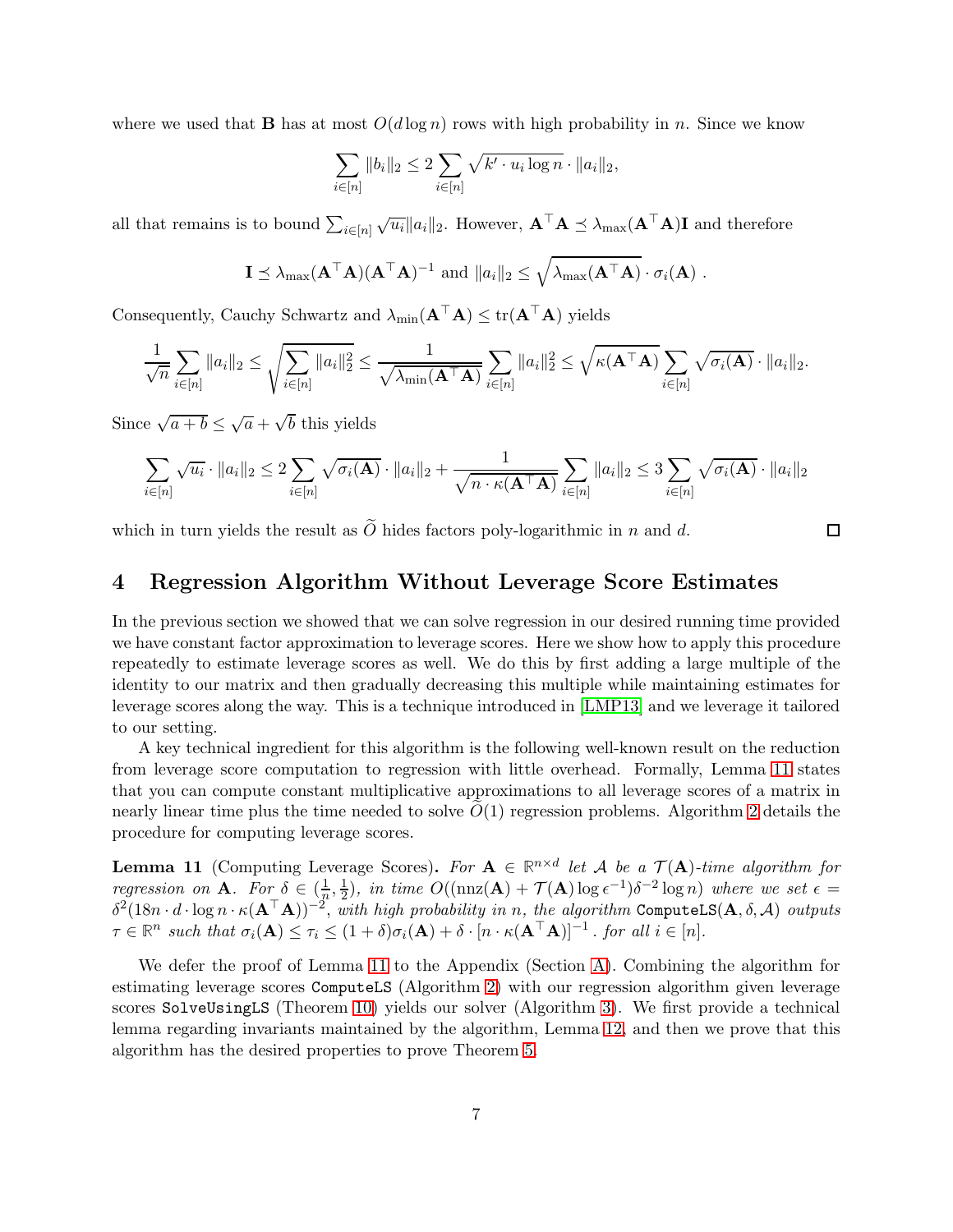### $\mathbf{Algorithm}~\mathbf{2:}~\mathbf{ComputeLS}(\mathbf{A}, \delta, \mathcal{A})$

<span id="page-8-0"></span>Let  $k = c \log(n)$  and  $\epsilon = \frac{\delta^2}{(18nd \log n \cdot \kappa(\mathbf{A}^\top \mathbf{A}))^2}$  where c is some large enough constant. for  $j = 1, \dots, k$  do Let  $v_j \in \mathbb{R}^n$  be a random Gaussian vector, i.e. each entry follows  $N(0, I)$ . Use algorithm  $A$  to find a vector  $y_j$  such that

$$
f_{\mathbf{A},v_j}(y_j) - \min_x f_{\mathbf{A},v_j}(x) \leq \epsilon(f_{\mathbf{A},v_j}(0) - \min_x f_{\mathbf{A},v_j}(x)).
$$

end

Let  $\tau_i = \frac{1}{k}$  $\frac{1}{k} \sum_{j=1}^{k} (e_i^{\top} \mathbf{A}^{\top} y_j)^2$  for all  $i = 1, \cdots, n$ .  $\textbf{Output:} \; \frac{\tau}{1-\delta/3} + \frac{\delta}{2n\cdot\kappa(\mathbf{A}^\top\mathbf{A})}.$ 

<span id="page-8-1"></span>Algorithm 3: Solve $_{\mathbf{A}}(x_0,b,\epsilon)$ 

Let 
$$
\mathbf{A}_{\eta} = \begin{pmatrix} \mathbf{A} \\ \sqrt{\eta} \mathbf{I} \end{pmatrix}
$$
,  $\eta = \lambda_{\text{max}}(\mathbf{A}^{\top}\mathbf{A})$  and  $u_i = \begin{cases} \frac{1}{\eta} ||a_i||_2^2 & \text{if } 1 \leq i \leq n \\ 1 & \text{if } n+1 \leq i \leq n+d \end{cases}$ .<sup>5</sup>

repeat

 $u \leftarrow 2 \cdot \texttt{ComputeLS} (\mathbf{A}_\eta, \tfrac{1}{4})$  $(\frac{1}{4},\mathcal{A})$  for algorithm  $\mathcal A$  given by SolveUsingLS $_{\mathbf{A}_{\eta},u}.$  $\eta \leftarrow \frac{3}{4} \cdot \eta.$ until  $\eta > \frac{1}{10} \lambda_{\min}(\mathbf{A}^{\top} \mathbf{A});$ Set  $\eta \leftarrow 0$ . Let  $b =$  $\int b$  $\vec{0}$  $\Big) \in \mathbb{R}^{n+d}.$ Apply algorithm SolveUsingLS $_{A_0,y}$  to find y such that

$$
f_{\mathbf{A}_0,\overline{b}}(y) - \min_x f_{\mathbf{A}_0,\overline{b}}(x) \le \epsilon (f_{\mathbf{A}_0,\overline{b}}(x_0) - \min_x f_{\mathbf{A}_0,\overline{b}}(x)) .
$$

Output:  $y$ 

<span id="page-8-2"></span>**Lemma 12.** In the algorithm  $Solve_{A,\epsilon}$  (See Algorithm [3\)](#page-8-1) the following invariant is satisfied

<span id="page-8-3"></span>
$$
\sigma_i(\mathbf{A}_{\eta}) \le u_i \le 4 \cdot \sigma_i(\mathbf{A}_{\eta}) + [n \cdot \kappa(\mathbf{A}_{\eta}^{\top} \mathbf{A}_{\eta})]^{-1}.
$$
\n(4.1)

*Proof.* Note that  $A_{\eta}^{\perp} A_{\eta} = A^{\perp} A + \eta I$ . Consequently, since initially  $\eta = \lambda_{\max}(A^{\perp} A)$  we have that initially  $\eta I \preceq A_{\eta}^{\dagger} A_{\eta} \preceq 2\eta I$ . Consequently, we have that initially  $\sigma_i(A_{\eta}) \preceq u_i \preceq 2\sigma_i(A_{\eta})$  and therefore satisfies the invariant [\(4.1\)](#page-8-3).

Now, suppose at the start of the repeat loop,  $u$  satisfies the invariant  $(4.1)$ . In this case the the assumptions needed to invoke SolveUsingLS by Theorem [10](#page-6-2) are satisfied. Hence, after the line  $u \leftarrow 2 \cdot \texttt{ComputeLS} (\mathbf{A}_\eta, \tfrac{1}{4})$  $(\frac{1}{4}, \mathcal{A})$ , by Lemma [11](#page-7-1) we have that for all  $i \in [n]$ 

$$
2\sigma_i(\mathbf{A}_{\eta}) \leq u_i \leq 2\left(1 + \frac{1}{4}\right)\sigma_i(\mathbf{A}_{\eta}) + \frac{2}{4n \cdot \kappa(\mathbf{A}_{\eta}^{\top} \mathbf{A}_{\eta})}.
$$

Now, letting  $\eta' = \frac{3}{4}$  $\frac{3}{4}\eta$  we see that  $(3/4)\sigma_i(A_\eta) \leq \sigma_i(A_{\eta'}) \leq (4/3)\sigma_i(A_\eta)$  and direct calculation shows that invariant [\(4.1\)](#page-8-3) is still satisfied after changing  $\eta$  to  $\eta'$ .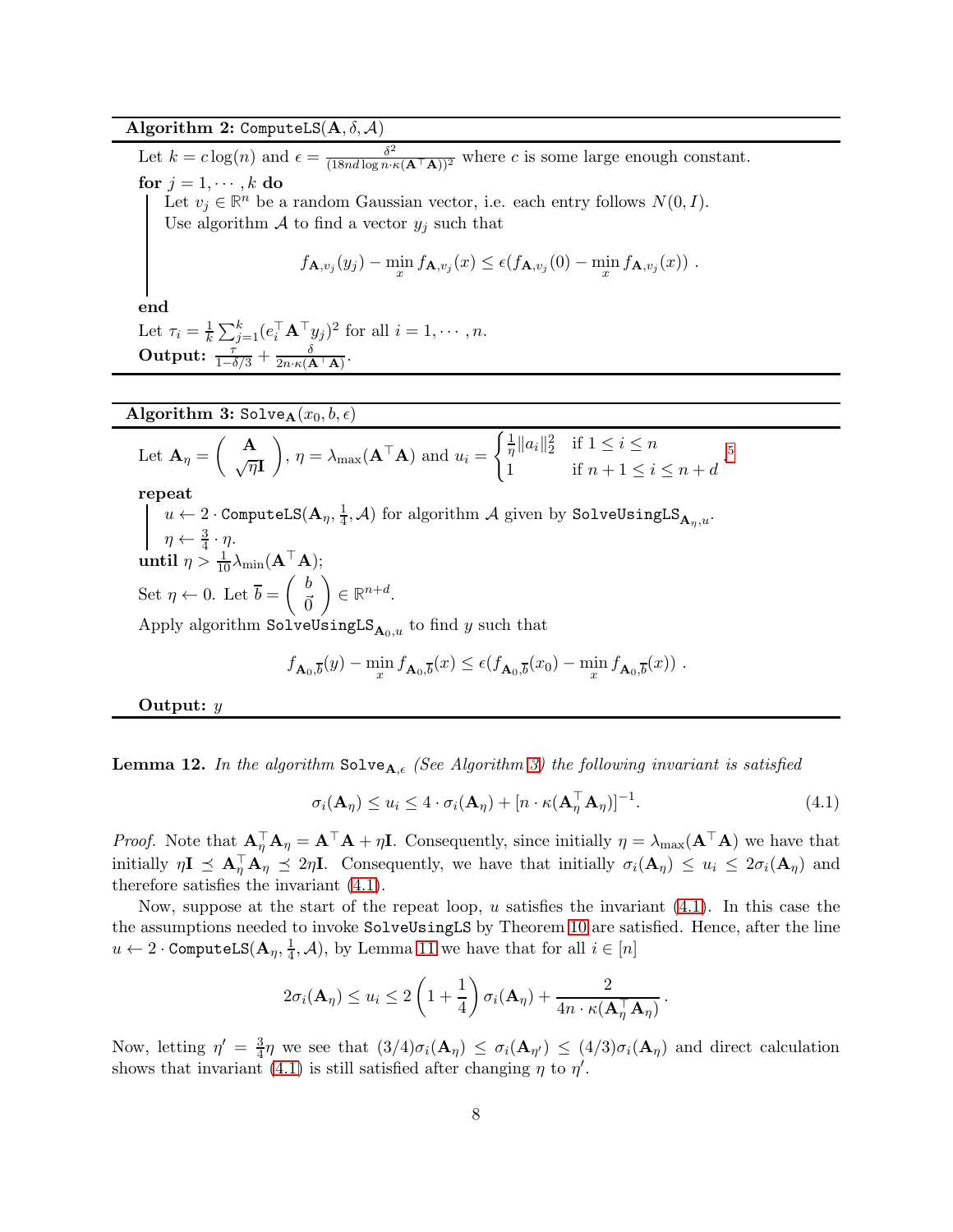All the remains is to consider the last step when we set  $\eta = 0$ . When this happens  $\eta$  <  $\frac{1}{10}\lambda_{\min}(\mathbf{A}^{\top}\mathbf{A})$ . and therefore  $\sigma_i(\mathbf{A}_{\eta})$  is close enough to  $\sigma_i(\mathbf{A})$  and the invariant  $(4.1)$  is satisfied.

Using this we prove that our main algorithm works as desired.

*Proof of Theorem [5.](#page-2-2)* Lemma [12](#page-8-2) shows that u is always a good estimate enough of  $\sigma_i(\mathbf{A}_n)$  throughout the algorithm to invoke SolveUsingLS with Theorem [10.](#page-6-2) In particular, this holds at the last step when  $\eta$  is set to 0 and thus the output of the algorithm is as desired by Theorem [10.](#page-6-2)

During the whole algorithm, <code>ComputeLS( $\mathbf{A}_{\eta}, \frac{1}{4}$ </code>  $(\frac{1}{4}, \mathcal{A})$  is called  $\Theta(\log(\kappa(\mathbf{A}^{\top}\mathbf{A})))$  times. Each time ComputeLS is called, SolveUsingLS is called  $\Theta(\log(n))$  many times. All that remains is to bound the running time of SolveUsingLS. However, for  $\lambda \geq 0$  and  $i \in [n]$  we have  $\sigma_i(\mathbf{A}_{\lambda}) \leq \sigma_i(\mathbf{A}_0)$  and since  $\mathbf{A}_{\lambda}^{\perp} \mathbf{A}_{\lambda} \geq \lambda \mathbf{I}$  we  $\lambda \leq \lambda_{\min}(\mathbf{A}_{\lambda}^{\perp} \mathbf{A}_{\lambda})$ . Furthermore, since  $\lambda_{\min}(\mathbf{A}_{\lambda}^{\perp} \mathbf{A}_{\lambda}) \geq \lambda_{\min}(\mathbf{A}^{\perp} \mathbf{A})$  we have that the running time follows from the following:

$$
\frac{\sum_{i\in[n+d]}\sqrt{\sigma_i(\mathbf{A}_\lambda)}\cdot\|a_i\|_2}{\sqrt{\lambda_{\min}(\mathbf{A}_\lambda^\top\mathbf{A}_\lambda)}}\leq \sum_{i\in[n]}\frac{\sqrt{\sigma_i(\mathbf{A})}\cdot\|a_i\|_2}{\sqrt{\lambda_{\min}(\mathbf{A}^\top\mathbf{A})}}+\sum_{i\in[d]}\frac{\sqrt{\lambda}}{\sqrt{\lambda}}.
$$

## <span id="page-9-0"></span>5 Previous Best Running Time for Regression

Here we state Theorem [13,](#page-9-1) a generalization of Theorem [4](#page-2-0) that is useful for our analysis. Theorem [13](#page-9-1) follows by applying recent results on accelerated coordinate descent [\[AQRY16,](#page-20-5) [NS17\]](#page-21-5) to the dual of regression through recent results on approximate proximal point / Catalyst [\[FGKS15a,](#page-20-6) [LMH15\]](#page-20-7).

<span id="page-9-1"></span>**Theorem 13** (Previous Best Regression Running Time). Let A and B be matrices with the same number of columns. Suppose that **B** has n rows and  $\left(\frac{5}{6}\right)$  $\left(\frac{5}{6}\right) \mathbf{B}^\top \mathbf{B} \preceq \mathbf{A}^\top \mathbf{A} \preceq \left(\frac{6}{5}\right)$  $\left(\frac{6}{5}\right)$  **B**<sup>T</sup>**B**, then there is a  $\mathcal{T}(\mathbf{A})$ -time regression algorithm with

$$
\mathcal{T}(\mathbf{A}) = \widetilde{O}\left(\max(\mathbf{A}) + \left(n + \frac{\sum_{i \in [n]} \|b_i\|_2}{\sqrt{\lambda_{\min}(\mathbf{B}^\top \mathbf{B})}}\right) \cdot s(\mathbf{B})\right).
$$

### 5.1 Proof of Theorem [13](#page-9-1)

First we give the theorems encapsulating the results we use and then use them to prove Theorem [4](#page-2-0) in the case when  $\mathbf{A} = \mathbf{B}$ . We then prove the case when  $\mathbf{A} \neq \mathbf{B}$ . Theorem [14](#page-9-2) describes the fastest coordinate descent algorithm known by [\[AQRY16\]](#page-20-5). Theorem [15](#page-10-0) describes the reduction [\[FGKS15a\]](#page-20-6) to from regression to coordinate decent via proximal point.

<span id="page-9-2"></span>**Theorem 14** (Corollary of Thm 5.1 of [\[AQRY16\]](#page-20-5)). Let  $f : \mathbb{R}^n \to \mathbb{R}$  be a twice differentiable  $\sigma$ strongly convex function for  $\mu > 0$ . Further suppose that for all  $x \in \mathbb{R}^n$  and  $i \in [n]$  it is the case that  $\frac{\partial^2}{\partial x^2}$  $\frac{\partial^2}{\partial x_i^2} f(x) \leq L_i$  for  $i \in [n]$  and the partial derivative  $\frac{\partial}{\partial x_i} f(x)$  can be computed in  $O(s)$  time. Then there exists an algorithm which given any  $\epsilon > 0$  finds a  $y \in \mathbb{R}^n$  such that

$$
f(y) - \min_x f(x) \le \epsilon \left( f(x_0) - \min_x f(x) \right).
$$

in expected running time  $O(s \sum_i \sqrt{L_i/\mu}).$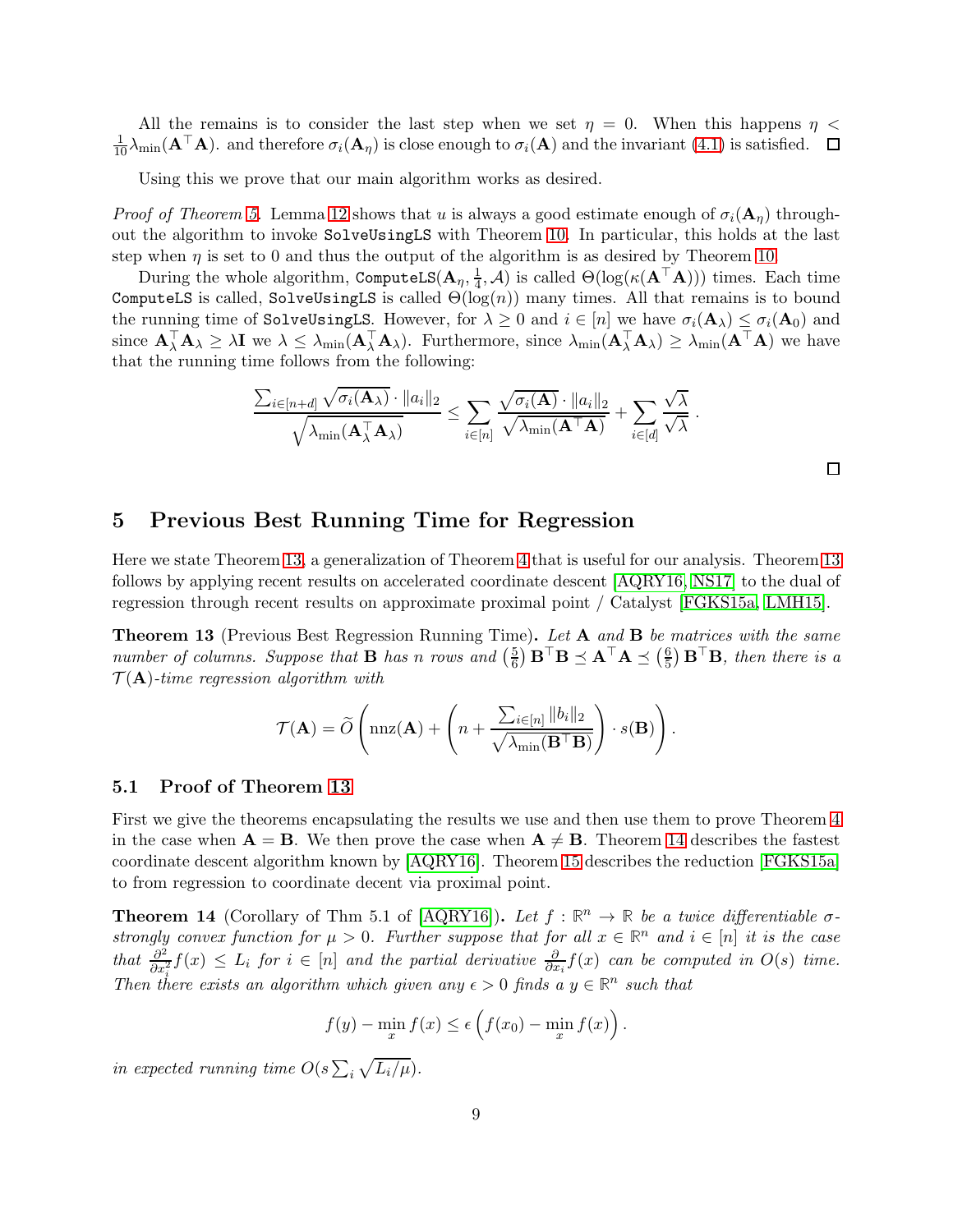<span id="page-10-0"></span>**Theorem 15** (Corollary of Thm 4.3 of [\[FGKS15a\]](#page-20-6)). Given  $A \in \mathbb{R}^{n \times d}$  with rows  $a_1, ..., a_n$  and  $c \in \mathbb{R}^n$ . Consider the function  $p(x) = \sum_{i=1}^n \phi_i(a_i^\top x)$  where  $\phi_i$  are convex functions. Suppose that  $\lambda I \preceq \nabla^2 p(x) \preceq L I$  for all  $x \in \mathbb{R}^d$ . Let  $\kappa = L/\lambda$ . Let dual problem  $g_s(y) = \sum_{i=1}^n \phi_i^*(y_i) +$ 1  $\frac{1}{2\lambda} \|\mathbf{A}^\top y\|_2^2 - s^\top \mathbf{A}^\top y.$ 

Suppose that for any  $s \in \mathbb{R}^d$ , any  $y_0 \in \mathbb{R}^n$  and any  $0 \leq \epsilon \leq \frac{1}{2}$  $\frac{1}{2}$ , we can compute y in expected running time  $\mathcal{T}_{\epsilon}$  such that

<span id="page-10-1"></span>
$$
g_s(y) - \min_y g_s(y) \le \epsilon (g_s(y_0) - \min_y g_s(y)). \tag{5.1}
$$

Then, for any  $x_0$  and any  $\epsilon \in (0, \frac{1}{2})$  $\frac{1}{2}$ ) we can find x such that

$$
p(x) - \min_{x} p(x) \le \epsilon \left( p(x_0) - \min_{x} p(x) \right)
$$

in time  $\tilde{O}(\mathcal{T}_{\delta}\log(1/\epsilon))$  w.h.p. in n where  $\delta = \Theta(n^{-2}\kappa^{-4})$  and  $\tilde{O}$  includes logarithmic factors in  $n, \kappa$ .

We note that although the guarantees of Thm 5.1 of [\[AQRY16\]](#page-20-5) and Thm 4.3 of [\[FGKS15a\]](#page-20-6) are not stated in the form of Theorems [14](#page-9-2) and [15.](#page-10-0) They can be easily converted to the form above by noticing that the expected running time of the procedure in Thm 4.3 of [\[FGKS15a\]](#page-20-6) using Theorem [14](#page-9-2) is  $O(T_\delta \log(1/\epsilon))$  which can then be boosted to high probability in n using Lemma [16.](#page-12-0) We now give the proof of Theorem [13.](#page-9-1)

*Proof of Theorem [13](#page-9-1) when*  $\mathbf{A} = \mathbf{B}$ . Let

$$
p(x) = \sum_{i=1}^{n} \phi_i(a_i^{\top} x)
$$
 where  $\phi_i(x) = \frac{1}{2}(x - b_i)^2$ .

Then, we have that  $\phi_i^*(y) = \frac{1}{2}y^2 + b_i y$  and hence

$$
g_s(y) = \sum_{i=1}^n \phi_i^*(y_i) + \frac{1}{2\lambda} ||\mathbf{A}^\top y||_2^2 - s^\top \mathbf{A}^\top y = \frac{1}{2} ||y||_2^2 + b^\top y + \frac{1}{2\lambda} ||\mathbf{A}^\top y||_2^2 - s^T \mathbf{A}^T y.
$$

Note that  $g_s(y)$  is 1 strongly convex and

$$
\frac{d^2}{dy_i^2}g_s(y) = 1 + \frac{1}{\lambda} ||a_i||_2^2 \stackrel{\text{def}}{=} L_i .
$$

Hence, Theorem [14](#page-9-2) finds  $y$  satisfying  $(5.1)$  in time

$$
O\left(s(\mathbf{A})\cdot \sum_{i\in[n]} \sqrt{1+\frac{1}{\lambda}||a_i||_2^2}\log(\epsilon^{-1})\right) = O\left(\left(n+\frac{1}{\sqrt{\lambda}}\sum_{i\in[n]}||a_i||_2\right)\cdot s(\mathbf{A})\cdot \log(\epsilon^{-1})\right).
$$

Hence, this shows that the primal can be solved in time

$$
O\left(\left(n+\frac{1}{\sqrt{\lambda}}\sum_{i\in[n]}\|b_i\|_2\right)\cdot s\cdot\log(n\cdot\kappa)\cdot\log(\kappa\epsilon^{-1})\right)
$$

where we used  $\mathbf{A} = \mathbf{B}$  at the end.

 $\Box$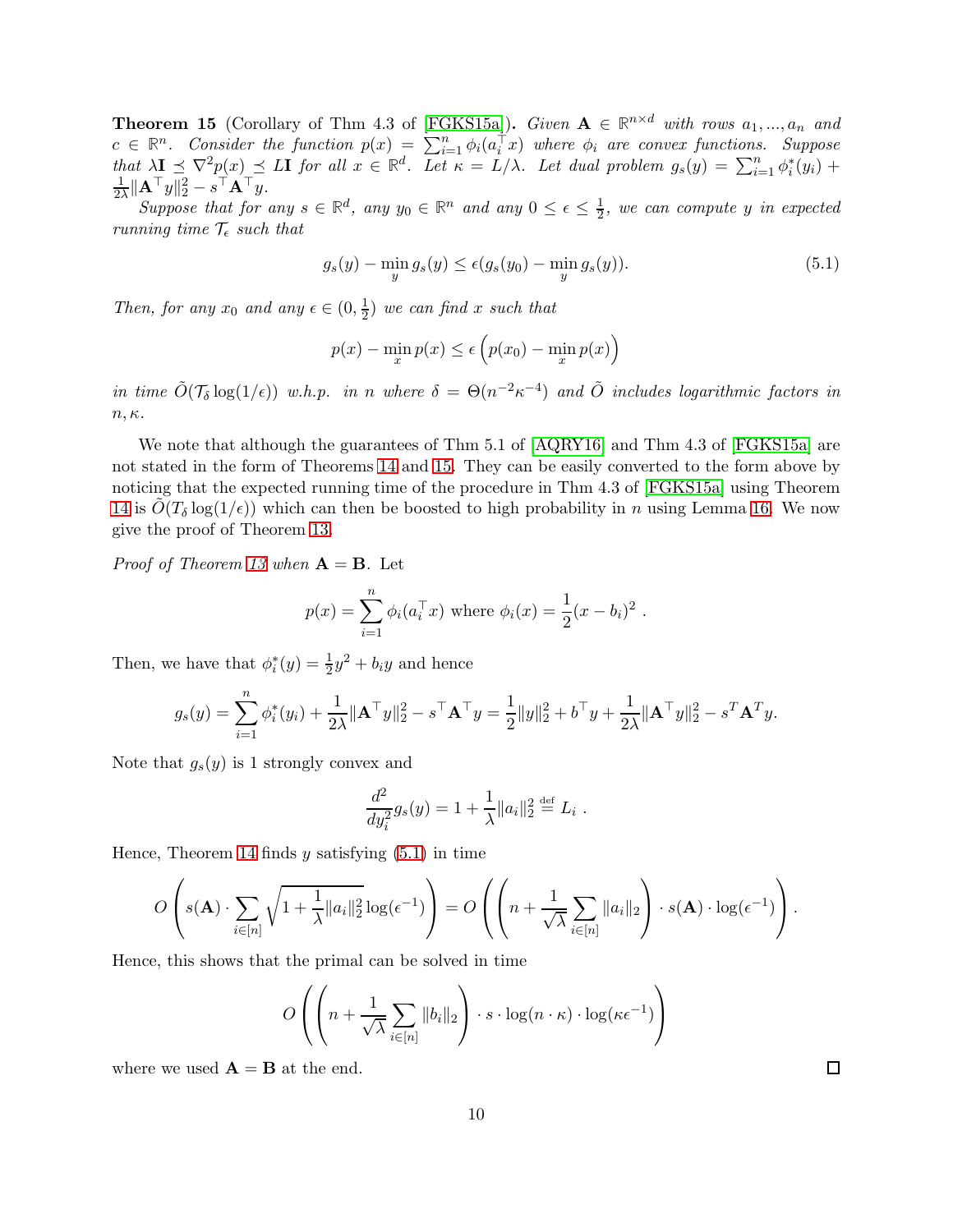*Proof of Theorem [13](#page-9-1) for the case*  $A \neq B$ . The proof involves two steps. First, we show that given any point  $x_0$ , we can find a new point x that is closer to the minimizer. Then, we bound how many steps it takes. To find  $x$ , we consider the function

$$
f_{x_0}(x) = \frac{1}{2} \|\mathbf{B}x - \mathbf{B}x_0\|_2^2 + \langle \mathbf{A}x_0 - c, \mathbf{A}x - \mathbf{A}x_0 \rangle.
$$

Let z be the minimizer of  $f_{x_0}$  and  $x^*$  be the minimizer of  $\frac{1}{2} \|\mathbf{A}x - b\|_2^2$ . Note that

$$
z = x_0 - (\mathbf{B}^\top \mathbf{B})^{-1} \mathbf{A}^\top \eta \text{ with } \eta = \mathbf{A} x_0 - b, \text{ and } x^* = (\mathbf{A}^\top \mathbf{A})^{-1} \mathbf{A}^\top b.
$$

Hence, we have that

$$
\frac{1}{2} \|\mathbf{A}z - \mathbf{A}x^*\|_2^2 = \frac{1}{2} \|\mathbf{A}(\mathbf{A}^\top \mathbf{A})^{-1} \mathbf{A}^\top \boldsymbol{\eta} - \mathbf{A}(\mathbf{B}^\top \mathbf{B})^{-1} \mathbf{A}^\top \boldsymbol{\eta} \|_2^2
$$
  
= 
$$
\frac{1}{2} \boldsymbol{\eta} \mathbf{A}^\top (\mathbf{A}^\top \mathbf{A})^{-1} \mathbf{A}^\top \boldsymbol{\eta} - \boldsymbol{\eta} \mathbf{A}^\top (\mathbf{B}^\top \mathbf{B})^{-1} \mathbf{A}^\top \boldsymbol{\eta} + \frac{1}{2} \|\mathbf{A}(\mathbf{B}^\top \mathbf{B})^{-1} \mathbf{A}^\top \boldsymbol{\eta} \|_2^2.
$$

Using that  $\frac{5}{6}$ **B**<sup>⊤</sup>**B**  $\leq$  **A**<sup>⊤</sup>**A**  $\leq \frac{6}{5}$ **B**<sup>⊤</sup>**B**, we have

<span id="page-11-0"></span>
$$
\frac{1}{2} \|\mathbf{A}z - \mathbf{A}x^*\|_2^2 \le \frac{4}{10} \eta \mathbf{A}^\top (\mathbf{A}^\top \mathbf{A})^{-1} \mathbf{A}^\top \eta = \frac{4}{10} \|\mathbf{A}x_0 - \mathbf{A}x^*\|_2^2.
$$
 (5.2)

However, it is difficult to reduce to the case when  $\mathbf{A} = \mathbf{B}$  to minimize the function  $f_{x_0}$  due to the extra linear term. To address this issue, we assume  $\mathbf{B} = [\overline{\mathbf{B}}; \sqrt{\frac{\lambda}{100}}\mathbf{I}]$  by appending an extra identity term. Note that this only adds a small matrix  $\frac{\lambda}{100}$ **I** and hence we still have  $\frac{5}{6}$ **B**<sup>⊤</sup>**B**  $\leq$  **A**<sup>⊤</sup>**A**  $\leq \frac{6}{5}$ **B**<sup>⊤</sup>**B** but with a slightly different constant which will not affect the proof for [\(5.2\)](#page-11-0). Due to the extra identity term,  $f_{x0}(x)$  reduces to an expression of the form  $\frac{1}{2} \|\mathbf{B}x - d\|_2^2 + C$  for some vector d and constant C. We can now apply Theorem [13](#page-9-1) for the case  $\mathbf{A} = \mathbf{B}$  and get an x such that

<span id="page-11-1"></span>
$$
f_{x_0}(x) - f_{x_0}(z) \le \frac{1}{200} \left( f_{x_0}(x_0) - f_{x_0}(z) \right). \tag{5.3}
$$

in time

$$
O\left(\left(n + \frac{\sum_{i\in[n]} \|b_i\|_2}{\sqrt{\lambda_{\min}(\mathbf{B}^\top \mathbf{B})}}\right) \cdot s(\mathbf{B}) \cdot \log(n\kappa) \cdot \log(\kappa)\right) .
$$

Note that the extra terms in **B** does not affect the minimum eigenvalue and it increases  $\frac{1}{\sqrt{2}}$  $\frac{1}{\lambda} \sum_{i \in [n]} \|b_i\|_2$ by atmost  $n$ .

Now, using the formula of z, the guarantee  $(5.3)$  can be written as

$$
\|\mathbf{B}x-\mathbf{B}z\|_2^2 \leq \frac{1}{200} \|\mathbf{A}x_0-\mathbf{A}x^*\|_2^2.
$$

Using that  $\frac{5}{6} \mathbf{B}^\top \mathbf{B} \preceq \mathbf{A}^\top \mathbf{A} \preceq \frac{6}{5} \mathbf{B}^\top \mathbf{B}$ , we have

$$
\|\mathbf{A}x - \mathbf{A}z\|_2 \leq \frac{1}{10} \|\mathbf{A}x_0 - \mathbf{A}x^*\|_2.
$$

Combining this with [\(5.2\)](#page-11-0), we have that

$$
\|\mathbf{A}x - \mathbf{A}x^*\|_2 \leq 0.9 \|\mathbf{A}x_0 - \mathbf{A}x^*\|_2.
$$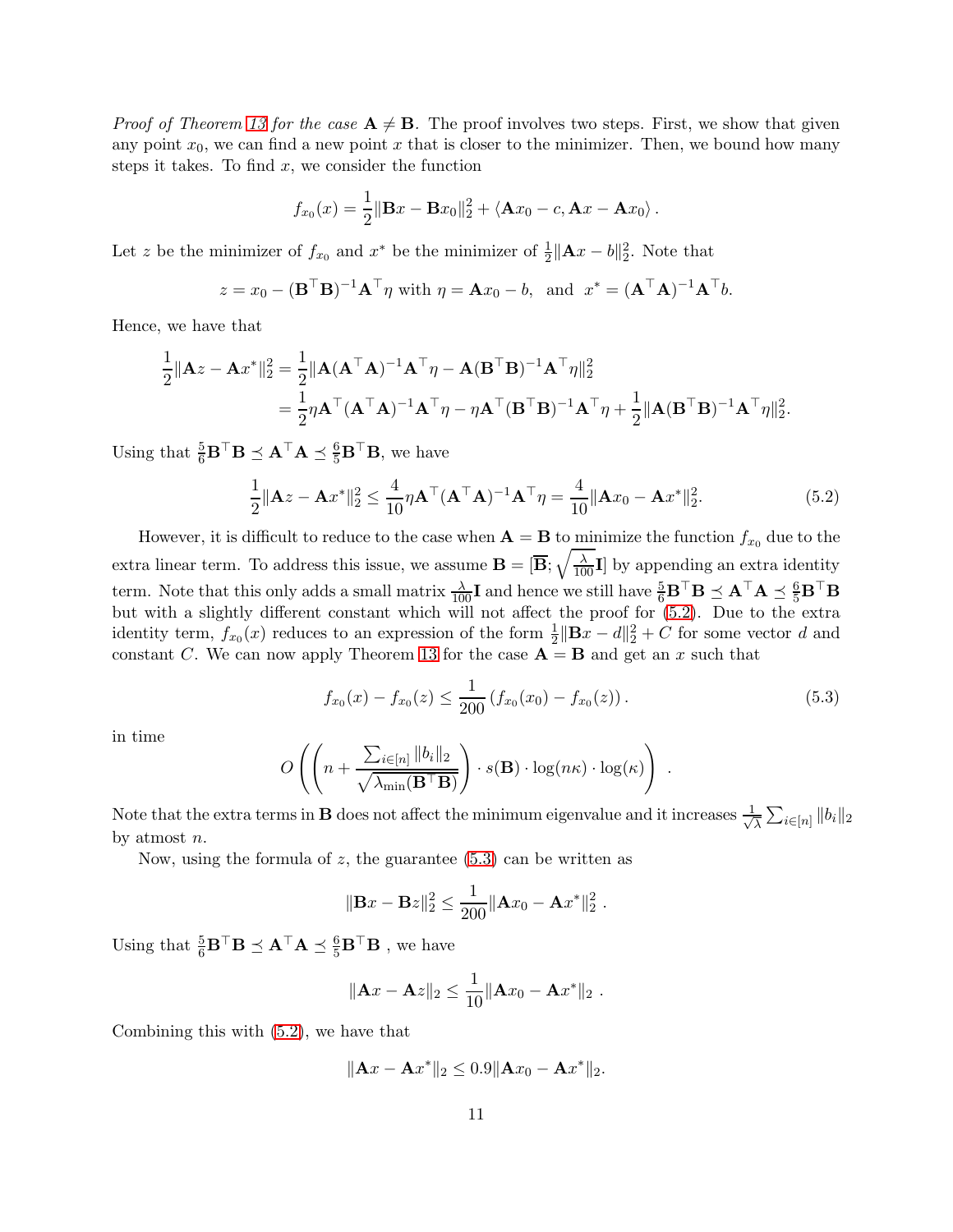Hence, we get closer to  $x^*$  by constant factor. Therefore, to achieve  $(1.2)$ , we only need to repeat this process  $\log(1/\epsilon)$  times. Hence, the total running time is

$$
O\left(\left(n + \frac{\sum_{i \in [n]} \Vert b_i \Vert_2}{\sqrt{\lambda_{\min}(\mathbf{B}^\top \mathbf{B})}}\right) \cdot s(\mathbf{B}) \log^2(n\kappa) \log(\epsilon^{-1})\right)
$$

 $\Box$ 

## 6 Reduction from High Probability Solvers to Expected Running Times

In this section we provide an auxiliary lemma that reduce the problem of achieving  $\epsilon$  accuracy with high probability to the problem of achieving an accuracy c with probability at least  $\delta$  for some constants  $c, \delta$  up to logarithmic factor blowups. Note that a naive reduction suffers an additional log log( $1/\epsilon$ ) blowup which we avoid in the following reduction. The reduction although straightforward helps us provide a concise description of the algorithm for the ERM problem in the next section.

<span id="page-12-0"></span>**Lemma 16.** Consider being given a function  $F : \mathbb{R}^d \to \mathbb{R}$  and define  $x^* \stackrel{\text{def}}{=} \operatorname{argmin}_x F(x)$ . Let A be an algorithm such that given any point  $x_0$  the algorithm runs in time  ${\cal T}$  and produces a point  $x'$ such that

$$
F(x') - F(x^*) \le c (F(x_0) - F(x^*))
$$

with probability at least  $1 - \delta$  for given universal constants  $c, \delta \in [0, 1]$ . Further there exists a procedure  $P$  which given a point x can produce an estimate m in time  $\mathcal{T}'$  such that

$$
m/r \le F(x) - F(x^*) \le rm
$$

for some given  $r \geq 1$ . Then there exists a procedure that given a point  $x_0$  outputs a point  $x'$  such that

$$
F(x') - F(x^*) \le \epsilon (F(x_0) - F(x^*))
$$

and the expected running time of the procedure is bounded by

$$
O\left((\mathcal{T} + \mathcal{T}') \log(r) \log(\epsilon^{-1})\right)
$$

where O hides constant factors in c,  $\delta$ . Moreover for any  $\gamma$  we have a procedure that produces a point x ′ such that

$$
F(x') - F(x^*) \le \epsilon (F(x_0) - F(x^*))
$$

with probability at least  $1 - \gamma$  with a total running time of

$$
O\left((\mathcal{T} + \mathcal{T}') \log(r) \log(\epsilon^{-1}) \log(\gamma^{-1})\right)
$$

The proof of the lemma is straightforward and we defer it to the Appendix (Section [B\)](#page-22-0).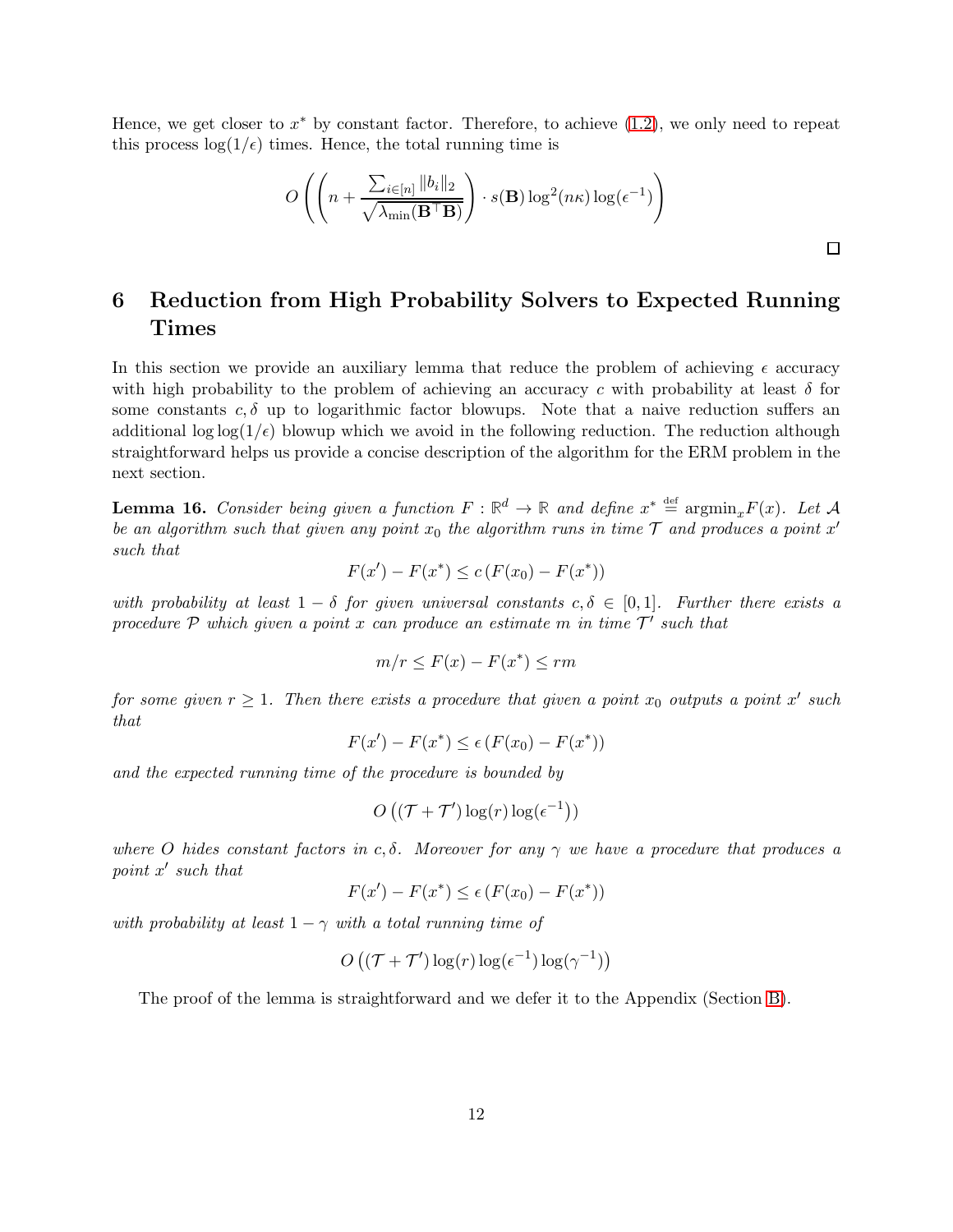## <span id="page-13-0"></span>7 Extension for ERM Problems

In this section we consider the ERM problem defined in Definition [6](#page-3-0) and prove our main result (Theorem [7\)](#page-3-3) for such problems. We propose Algorithm [4](#page-13-1) coupled with Lemma [16](#page-12-0) to solve the ERM case. The algorithm takes as input estimates of leverage scores of the matrix  $\mathbf{A}^\top \mathbf{A}$ . The algorithm then creates an estimator of the true function by sampling component functions according to the probability distribution given by the leverage scores and appropriate re-scaling to ensure unbiasedness. Further it reformulates the estimator as a sum of variance reduced components akin to [\[JZ13b\]](#page-20-9). The algorithm then approximately minimizes the estimator using an off-the-shelf ERM minimizer  $\mathcal{A}$ (in particular we use accelerated coordinate descent scheme of  $[A\text{QRY16}]$ ). This step can be seen as analogous to the preconditioned iteration in the case of linear regression.

<span id="page-13-1"></span>Algorithm 4: ERMSolve $(x_0, \{\tau_i\}_{i=1}^n, F(x) = \sum_{i=1}^n f_i(x), m)$ 

Define for  $k = 1 \rightarrow n$ ,  $p_k \stackrel{\text{def}}{=} \frac{\tau_k}{\sum_j \tau_j}$ . Let  $\mathcal{D}(j)$  be the distribution over  $[1, \ldots n]$  such that  $\forall k \ \Pr_{j \sim \mathcal{D}}(j = k) = p_k$ Define for  $k = 1 \to n$ ,  $\tilde{f}_k(x) \stackrel{\text{def}}{=} \frac{1}{p_k} \left[ f_k(x) - \nabla f_k(x_0)^\top x \right] + \nabla F(x_0)^\top x$ Sample m integers  $i_1 \tldots i_m \tbinom{[n]}{m}$  independently from  $\mathcal{D}$ . if  $\sum_{t=1}^m \frac{\|a_{i_t}\|_2}{\sqrt{p_{i_t}}} \leq 10 m \sum_{k=1}^n \|a_k\|_2 \sqrt{p_k}$  then Set  $F_m(x) = \frac{1}{m} \sum_{t=1}^m \tilde{f}_{i_t}(x)$ . Use Theorem [18](#page-14-0) to find  $x'$  such that  $F_m(x') - \min F_m(x) \leq \frac{1}{512}$  $\frac{1}{512M^4}(F_m(x_0) - \min F_m(x))$ end Output:  $x'$ 

Theorem [17](#page-13-2) (given below) provides the decrease guarantee and bounds the running time of Algorithm [4.](#page-13-1)

<span id="page-13-2"></span>**Theorem 17.** Given an ERM problem (Definition [6\)](#page-3-0) and numbers  $u_i$  which are over estimates of leverage scores i.e.  $u_i \geq \sigma_i$ , set parameters such that  $\tau_i = \min\{1, 20u_i \log(d)\}, m = 80\left((\sum_j \tau_j) \cdot M^4\right)$ } then we have that Algorithm  $\lambda$  produces a point  $x'$  such that

$$
F(x') - \min F(x) \le \frac{1}{2} (F(x_0) - \min F(x))
$$

with probability at least  $1/2$ . Further Algorithm [4](#page-13-1) can be implemented in total time

$$
\tilde{O}\left(mM + \sum_{i=1}^n \frac{\|a_i\|_2 \sqrt{\tau_i} M^3}{\sqrt{\lambda_{\min}(\mathbf{A}^\top \mathbf{A})}}\right) .
$$

We now provide a quick proof sketch of Theorem [7](#page-3-3) using Theorem [17.](#page-13-2)

Proof of Theorem [7.](#page-3-3) We make use of Lemma [16](#page-12-0) plugging in Algorithm [4](#page-13-1) as the procedure A. Note that  $c, \delta$  are both  $1/2$  as guaranteed by Theorem [17.](#page-13-2) Moreover since  $F(x)$  is such that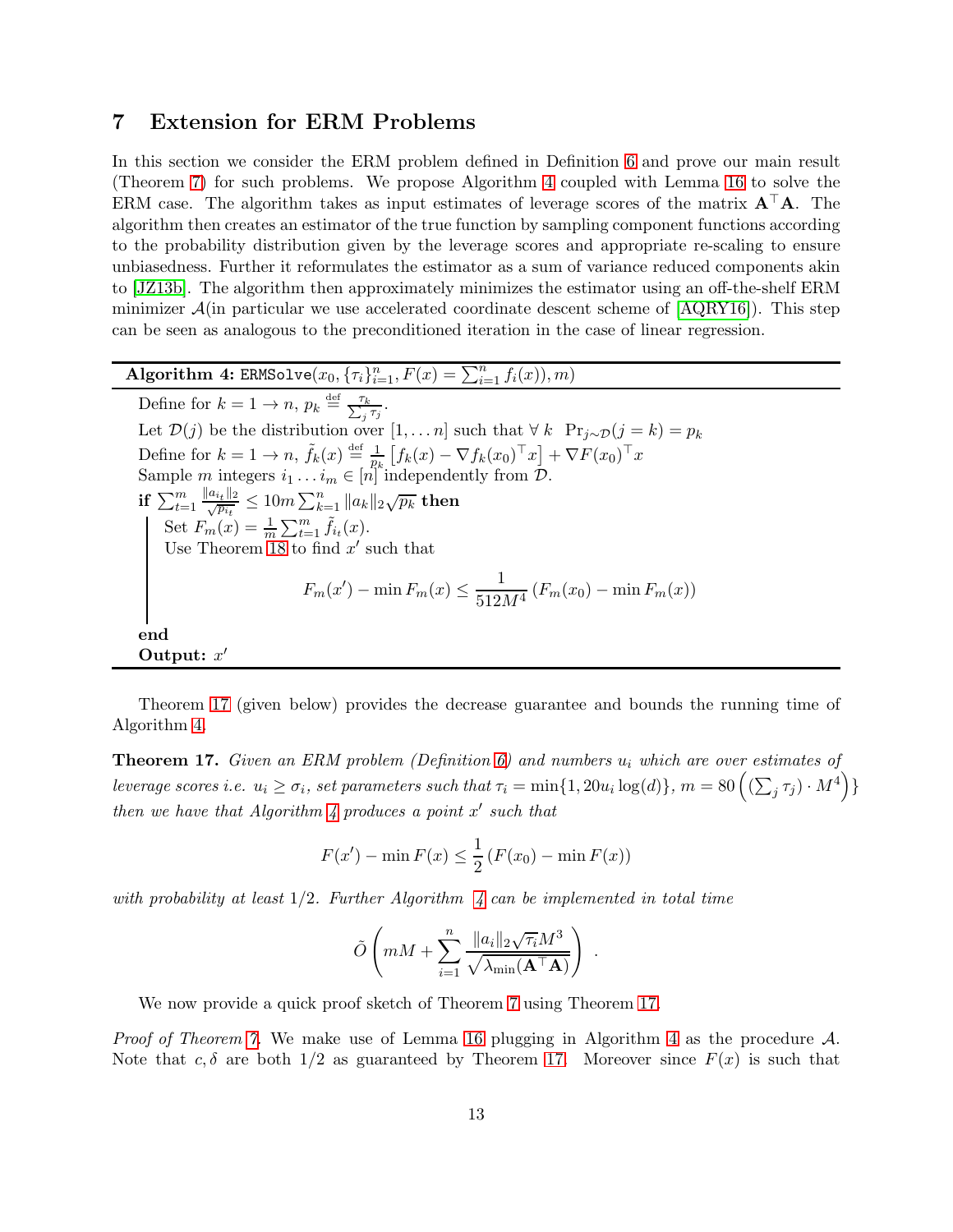that  $\forall x \ M\lambda_{min}(\mathbf{A}^\top \mathbf{A}) \preceq \nabla^2 F(x) \preceq M\lambda_{max}(\mathbf{A}^\top \mathbf{A}),$  we can use  $\|\nabla F(x)\|_2^2$  as an estimator for  $F(x) - F(x^*)$ . The corresponding r for it is bounded by  $M^2 \kappa(\mathbf{A}^\top \mathbf{A})$ .

Note that the running time guaranteed in Theorem [17](#page-13-2) depends on the quality of the estimates of the leverage scores input to it. We invoke Lemma [11](#page-7-1) for computing accurate estimates of leverage scores. Putting together the above arguments finishes the proof for Theorem [7.](#page-3-3)  $\Box$ 

The rest of the section is devoted to proving Theorem [17.](#page-13-2) We first provide a generalization of Theorem [4.](#page-2-0)

<span id="page-14-0"></span>Theorem 18 (Acc. Coordinate Descent for general ERM). Consider the ERM problem as defined in Definition [6](#page-3-0) with  $\phi_i$  such that  $\forall x \ \phi''_i(x) \in [\mu_i, L_i]$  and  $\lambda$  such that  $\forall x \ \nabla^2 F(x) \succeq \lambda I$ . Given a point  $x_0$  there exists an algorithm  $\mathcal A$  which produces a point  $x'$  w.h.p in n such that

$$
F(x') - \min F(x^*) \le \epsilon (F(x_0) - \min F(x^*))
$$

in total time proportional to

$$
\tilde{O}\left(\left(\sum_{i=1}^n \sqrt{\frac{L_i}{\mu_i}} + \sum_{i=1}^n \|a_i\|_2 \sqrt{\frac{L_i}{\lambda}}\right) s(\mathbf{A}) \log(\epsilon^{-1})\right)
$$

The proof of Theorem [18](#page-14-0) is a direct consequence of [\[AQRY16\]](#page-20-5) and is deferred to the Appendix (Section [C.1\)](#page-23-0). We will use Algorithm  $A$  as a subroutine in the Algorithm [4.](#page-13-1)

### 7.1 Proof of Theorem [17](#page-13-2)

*Proof of Theorem [17.](#page-13-2)* For convenience we restate the definitions provided in Algorithm [4.](#page-13-1) Given parameters  $\{\tau_1 \ldots \tau_n\}$  we define a probability distribution D over  $\{1, \ldots n\}$  such that

<span id="page-14-2"></span>
$$
\forall k \in [n] \ p_k \stackrel{\text{def}}{=} Pr_{j \sim \mathcal{D}}(j = k) \stackrel{\text{def}}{=} \frac{\tau_k}{\sum \tau_k} \quad . \tag{7.1}
$$

We define approximations to  $f_k$  for  $k \in [n]$  as

<span id="page-14-3"></span>
$$
\tilde{f}_k(x) \stackrel{\text{def}}{=} \frac{1}{p_k} \left[ f_k(x) - \nabla f_k(x_i)^T x \right] + \nabla F(x_i)^T x \quad . \tag{7.2}
$$

As described in the algorithm we sample m integers  $\{i_1, \ldots i_m\}$  independently from D and we define an approximation to F

<span id="page-14-1"></span>
$$
F_m(x) \stackrel{\text{def}}{=} \frac{1}{m} \sum_{t=1}^m \tilde{f}_{i_t}(x) \quad . \tag{7.3}
$$

Further define

$$
x_* = \operatorname{argmin}_x F(x)
$$

In order to prove the theorem we will prove two key properties. Firstly the choice of the sample size  $m = \Omega(\sum_{k=1}^n \tau_k M^4)$  is sufficient to ensure that approximately minimizing  $F_m(x)$  is enough to make constant multiplicative factor progress. Further we will bound the running time of the inner coordinate descent procedure.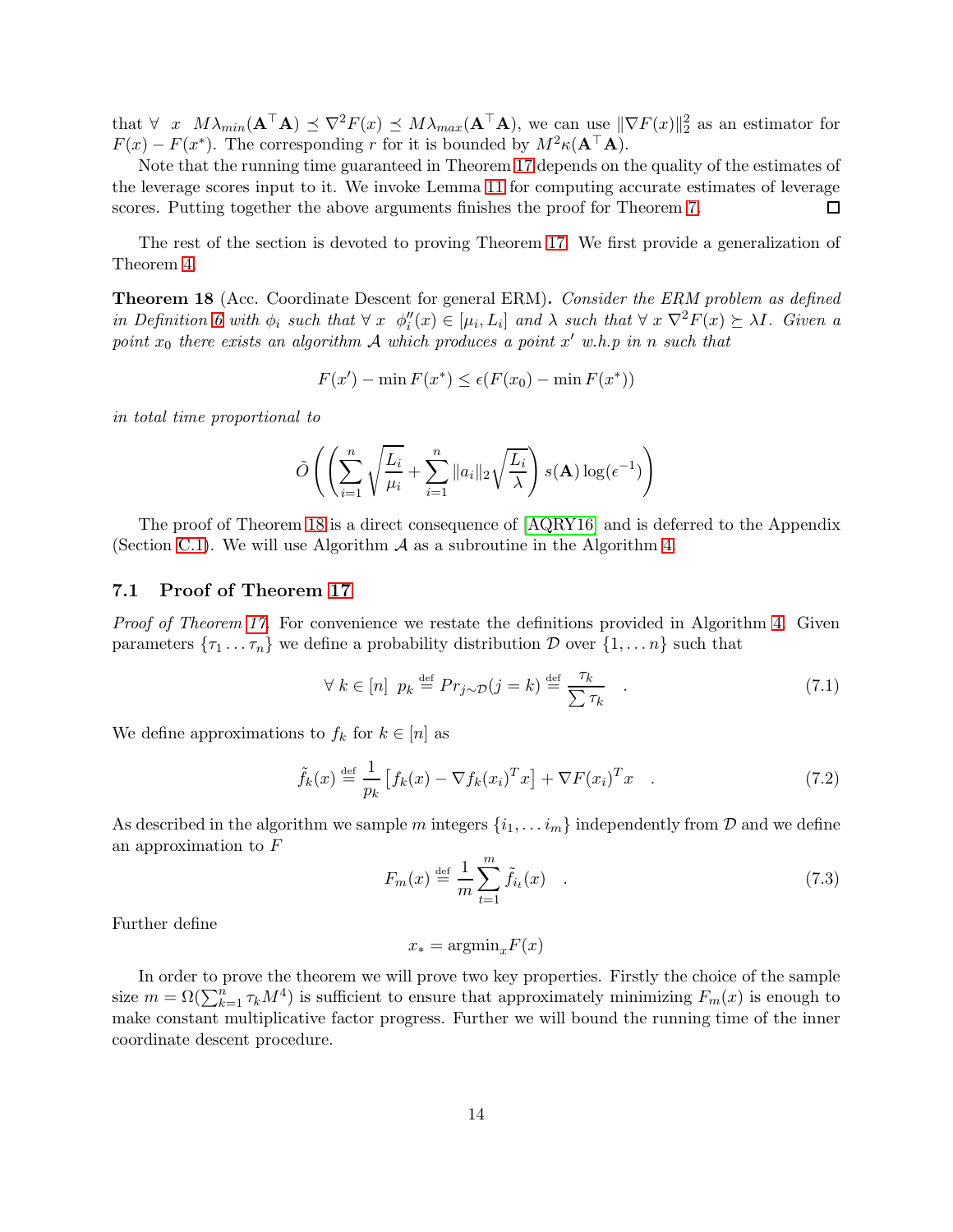Consider the random matrix

<span id="page-15-0"></span>
$$
\tilde{\mathbf{A}}^{\top} \tilde{\mathbf{A}} \stackrel{\text{def}}{=} \frac{1}{m} \sum_{t=1}^{m} \frac{a_{it} a_{it}^{\top}}{p_{it}}.
$$
 (7.4)

Define the event  $\mathcal{E}_1$  to be the following event.

$$
\mathcal{E}_1 \stackrel{\text{def}}{=} \{0.5\mathbf{A}^\top \mathbf{A} \preceq \tilde{\mathbf{A}}^\top \tilde{\mathbf{A}} \preceq 2\mathbf{A}^\top \mathbf{A}\} \tag{7.5}
$$

Via a direct application of the concentration inequality Lemma [24](#page-24-0) (proved in the appendix Section [C.2\)](#page-24-1) we have that  $Pr(\mathcal{E}_1) \geq 1 - 1/d$ . The following lemma shows that under the above event we get a constant factor decrease in the error if we minimized  $F_m$  exactly.

<span id="page-15-2"></span>**Lemma 19.** Consider an ERM problem  $F(x) = \sum f_i(x)$  as defined in Definition [6.](#page-3-0) Let  $F_m$  be a sample of the ERM as defined in  $(7.3)$ . Let  $\tilde{A}$  be as defined in  $(7.4)$ . Let

$$
x_m \stackrel{\text{def}}{=} \operatorname{argmin}_{x \in \mathbb{R}^d} F_m(x).
$$

Let  $\mathcal{E}_1 \stackrel{\text{def}}{=} \{0.5\mathbf{A}^\top \mathbf{A} \preceq \tilde{\mathbf{A}}^\top \tilde{\mathbf{A}} \preceq 2\mathbf{A}^\top \mathbf{A}\}$  and let  $Pr(\mathcal{E}_1) \geq p$ . Then if we set  $m \geq 80(\sum_j \tau_j) \cdot M^4$ , we have that

<span id="page-15-1"></span>
$$
\Pr\left(F(x_m) - F(x_*) \le O\left(\frac{1}{4}\left(F(x_0) - F(x_*)\right)\right)\right) \ge p - \frac{1}{10} \tag{7.6}
$$

The above lemma bounds the number of samples required for sufficient decrease per outer iteration. For the rest of the proof we will assume that the event  $\mathcal{E}_1$  and the property [\(7.6\)](#page-15-1) holds. Note by Lemma [19](#page-15-2) that this happens with probability at least  $7/10$ . Further note that the probability that the condition in the if loop, i.e.

<span id="page-15-3"></span>
$$
\sum_{t=1}^{m} \frac{\|a_{i_t}\|_2}{\sqrt{p_{i_t}}} \le 10m \sum_{k=1}^{n} \|a_k\|_2 \sqrt{p_k} \tag{7.7}
$$

happens is at least 9/10. This is a direct implication of Markov's inequality and the fact that

$$
\mathbb{E}\left[\sum_{t=1}^{m} \frac{\|a_{i_t}\|_2}{\sqrt{p_{i_t}}}\right] = m \sum_{k=1}^{n} \|a_k\|_2 \sqrt{p_k}
$$

Putting the above together via a simple union bound gives us that with probability at least 6/10 all three of the following happen  $\mathcal{E}_1$ , Condition [\(7.6\)](#page-15-1) and the execution of the if loop (i.e. Condition [7.7](#page-15-3) is met).

We now show that under the above conditions we get sufficient decrease in  $x'$ . Firstly note that by definition we have that

<span id="page-15-4"></span>
$$
F_m(x') - F_m(x_m) \le \frac{1}{512M^4} \left( F_m(x_0) - F_m(x_m) \right) \quad . \tag{7.8}
$$

Note that if event  $\mathcal{E}_1$  happens then

<span id="page-15-5"></span>
$$
\forall x \quad \frac{1}{2M} \mathbf{A}^\top \mathbf{A} \le \nabla^2 F_m(x) \le 2M \mathbf{A}^\top \mathbf{A} \quad . \tag{7.9}
$$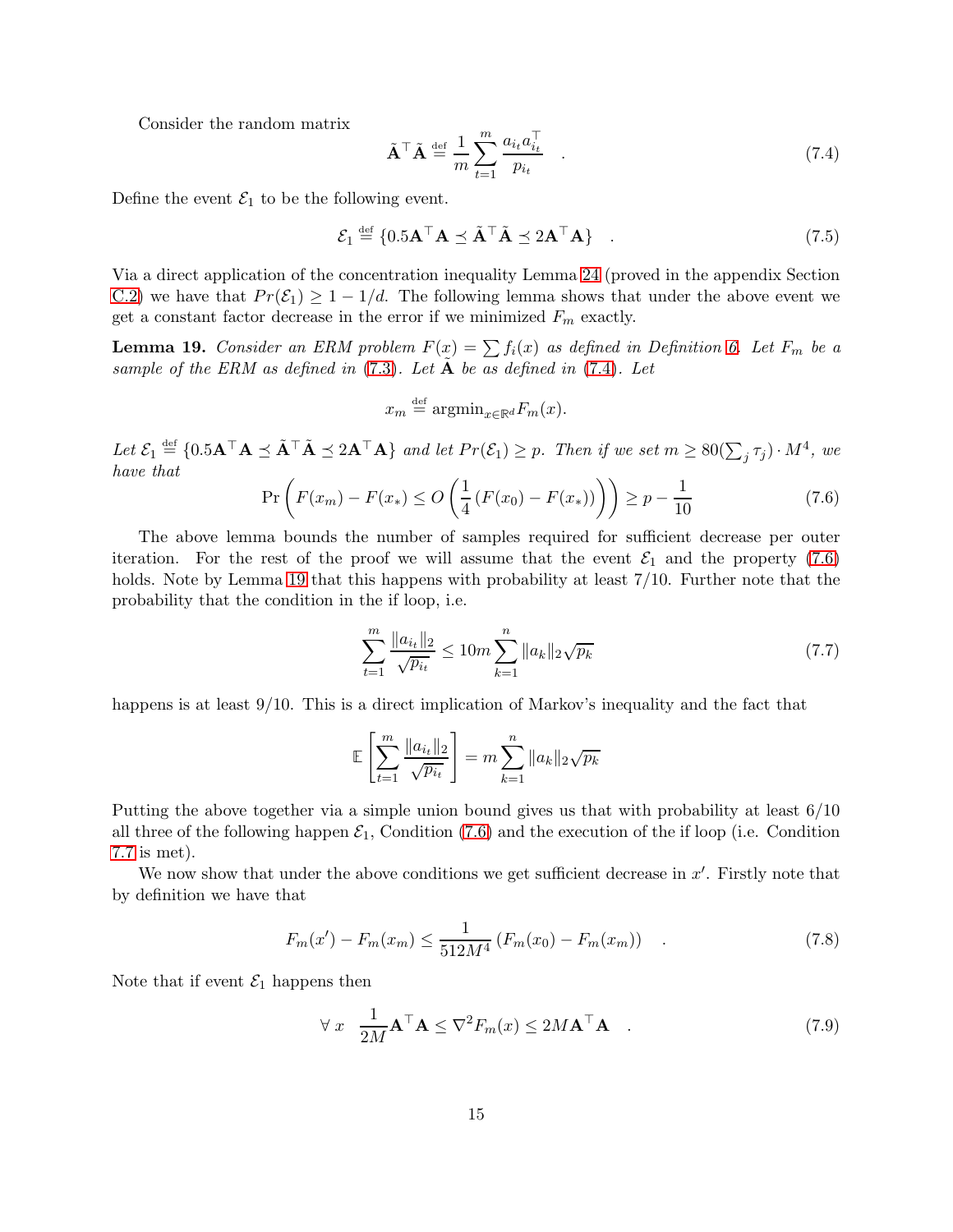Now consider the RHS of [\(7.8\)](#page-15-4)

<span id="page-16-0"></span>
$$
F_m(x_0) - F_m(x_m) \le M \|x_0 - x_m\|_{\mathbf{A}^\top \mathbf{A}}^2
$$
  
\n
$$
\le 2M (\|x_0 - x_*\|_{\mathbf{A}^\top \mathbf{A}}^2 + \|x_m - x_*\|_{\mathbf{A}^\top \mathbf{A}}^2)
$$
  
\n
$$
\le 4M^2 (F(x_0) - F(x_*) + F(x_m) - F(x_*))
$$
  
\n
$$
\le 5M^2 (F(x_0) - F(x_*))
$$
\n(7.10)

The first inequality follows from Equation [7.9,](#page-15-5) second from triangle inequality, third by noting that F is  $\frac{1}{M}$  strongly convex in the norm given by  $A^{\top}A$  (Assumption [\(1.4\)](#page-3-4)) and the fourth from Lemma [19.](#page-15-2) Further note that

$$
F(x') - F(x_m) \le \nabla F(x_m)^\top (x' - x_m) + \frac{M}{2} \|x' - x_m\|_{\mathbf{A}^\top \mathbf{A}}^2
$$
  
\n
$$
\le \|\nabla F(x_m)^\top\|_{[\mathbf{A}^\top \mathbf{A}]^{-1}} \|(x' - x_m)\|_{\mathbf{A}^\top \mathbf{A}} + \frac{M}{2} \|x' - x_m\|_{\mathbf{A}^\top \mathbf{A}}^2
$$
  
\n
$$
\le \sqrt{2M(F(x_m) - F(x_*))} \|(x' - x_m)\|_{\mathbf{A}^\top \mathbf{A}} + \frac{M}{2} \|x' - x_m\|_{\mathbf{A}^\top \mathbf{A}}^2
$$
  
\n
$$
\le \sqrt{2M(F(x_m) - F(x_*))} \sqrt{4M(F_m(x') - F_m(x_m))} + 2M^2(F_m(x') - F_m(x_m))
$$
  
\n
$$
\le \frac{1}{8M} \sqrt{(F(x_m) - F(x_*))} \sqrt{(F_m(x_0) - F_m(x_m))} + \frac{1}{256M^2}(F_m(x_0) - F_m(x_m))
$$
  
\n
$$
\le \frac{1}{3}(F(x_0) - F(x_*))
$$
\n(7.11)

The first and third inequality follow by noting that  $F$  is M smooth and  $1/M$  strongly convex in  $\mathbf{A}$ <sup>†</sup> A norm. Fourth inequality follows by noting that if event  $\mathcal{E}_1$  holds  $F_m$  is  $1/2M$  strongly convex in  $A^{\top}A$  norm. Fifth inequality follows from [\(7.8\)](#page-15-4) and sixth inequality follows from [\(7.10\)](#page-16-0).

 $(7.11)$  together with  $(7.6)$  implies that with probability at least  $6/10$ , we have that

$$
F(x') - F(x_*) \le \frac{1}{2}(F(x_0) - F(x_*))
$$

We will now bound the running time of the procedure via Theorem [18.](#page-14-0) Define  $L_{i_t}$  and  $\mu_{i_t}$  to respectively the smoothness and strong convexity parameters of the components  $\frac{\tilde{f}_{it}}{m}$ . Note that  $L_{i_t} \leq \frac{M}{mp}$  $\frac{M}{m p_{i_t}}$  and  $\mu_{i_t} \geq \frac{1}{Mm}$  $\frac{1}{Mmp_{i_t}}$ . Note that event  $\mathcal{E}_1$  gives us that  $\forall x \nabla^2 F_m(x) \succeq \frac{1}{2M} \lambda_{min}^m (\mathbf{A}^\top \mathbf{A})$ . A direct application of Theorem [18](#page-14-0) using the bounds on  $L_{i_t}$  and  $\mu_{i_t}$  gives us that the total running time is bounded by

$$
\tilde{O}\left(\left(\sum_{t=1}^m M + \sum_{t=1}^m \|a_{i_t}\|_2 \sqrt{\frac{M^2}{mp_{i_t}}}\right) s(\mathbf{A}) \log(\epsilon^{-1})\right) \le \tilde{O}\left(mM + \sum_{i=1}^n \frac{\|a_i\|_2 \sqrt{\tau_i} M^3}{\sqrt{\lambda_{\min}(\mathbf{A}^\top \mathbf{A})}}\right)
$$

<span id="page-16-1"></span> $\Box$ 

The inequality follows from Condition [\(7.7\)](#page-15-3) and the definitions of  $p_k, m$ .

### 7.2 Proof of Lemma [19](#page-15-2)

*Proof of Lemma [19.](#page-15-2)* Consider the definitions in  $(7.1)$ ,  $(7.2)$ ,  $(7.3)$ . Note the following easy observation.

$$
F(x) = \mathbb{E}_{k \sim \mathcal{D}} \tilde{f}_k(x)
$$

Consider the following Lemma [20](#page-17-0) which connects the optima of two convex functions  $F$  and  $G$ .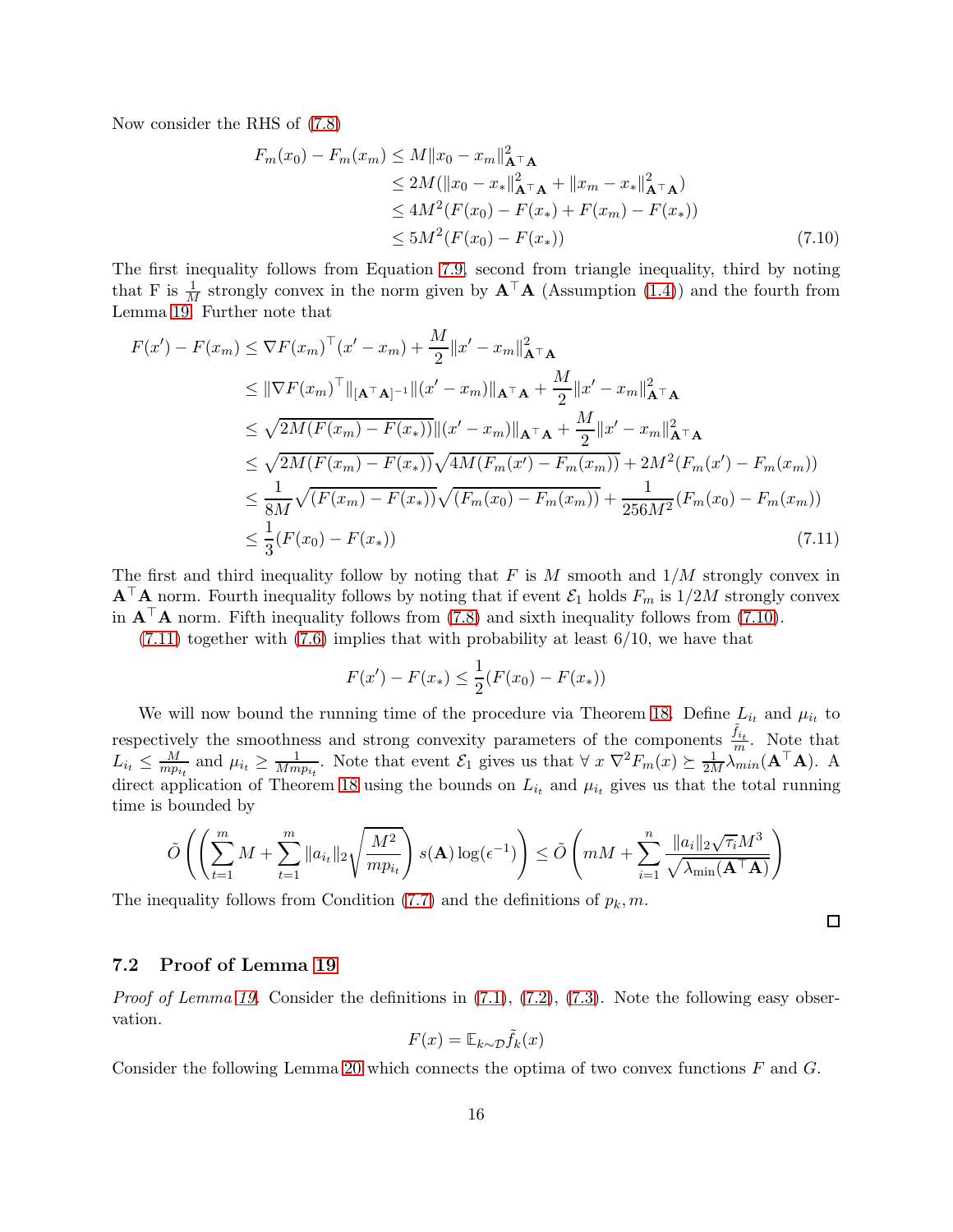<span id="page-17-0"></span>**Lemma 20.** Let  $F(x)$ ,  $G(y)$ :  $\mathbb{R}^n \to R$  be twice differentiable and strictly convex. Define

$$
x_* = \operatorname{argmin}_x F(x) \text{ and } y_* = \operatorname{argmin}_y G(y)
$$

Then we have that

$$
F(y_*) - F(x_*) = ||\nabla G(x_*)||_{\mathbf{H}_G^{-1}\mathbf{H}_F\mathbf{H}_G^{-1}}^2.
$$

where  $\mathbf{H}_F \stackrel{\text{def}}{=} \int_0^1 \nabla^2 F(t \cdot y_* + (1-t) x_*) dt$  and  $\mathbf{H}_G \stackrel{\text{def}}{=} \int_0^1 \nabla^2 G(t \cdot y_* + (1-t) x_*).$ 

We wish to invoke Lemma [20](#page-17-0) by setting  $F = F(x)$ ,  $G = F_m(x)$ . In this setting we have that

$$
\mathbf{H}_{F} \stackrel{\text{def}}{=} \int_{0}^{1} \nabla^{2} F(t \cdot x_{m} + (1-t)x_{*}) dt \text{ and } \mathbf{H}_{G} \stackrel{\text{def}}{=} \int_{0}^{1} \nabla^{2} F_{m}(t \cdot x_{m} + (1-t)x_{*})
$$

Firstly note that the definition of  $F$  and Assumption  $(1.4)$  gives us that

<span id="page-17-3"></span>
$$
\mathbf{H}_F \preceq M \cdot \mathbf{A}^\top \mathbf{A} \tag{7.12}
$$

Using Definition [7.4](#page-15-0) and Assumption [\(1.4\)](#page-3-4) gives us that

$$
\mathbf{H}_G \preceq M \cdot \tilde{\mathbf{A}}^\top \tilde{\mathbf{A}}
$$

Combining the above two and noting that the event  $\mathcal{E}_1$  happens with probability at least p we get that

<span id="page-17-1"></span>
$$
\mathbf{H}_G^{-1} \mathbf{A}^\top \mathbf{A} \mathbf{H}_G^{-1} \preceq 2M^2 [\mathbf{A}^\top \mathbf{A}]^{-1} \text{ w.p. } p \tag{7.13}
$$

Also note that for any fixed matrix  $\bf{R}$ , we have that

$$
\mathbb{E}[\|\nabla F_m(x_*)\|_{\mathbf{R}}^2] = \frac{\mathbb{E}_{k \sim \mathcal{D}}[\|\nabla \tilde{f}_k(x_*)\|_{\mathbf{R}}^2]}{m}
$$

which implies via Markov's inequality that with probability at least 9/10 we have that

<span id="page-17-2"></span>
$$
\|\nabla F_m(x_*)\|_{\mathbf{R}}^2 \le \frac{10\mathbb{E}_{k\sim\mathcal{D}}[\|\nabla \tilde{f}_k(x_*)\|_{\mathbf{R}}^2]}{m} \tag{7.14}
$$

Putting [\(7.13\)](#page-17-1) and [\(7.14\)](#page-17-2) together and using a union bound we get that

$$
||F_m(x_*)||^2_{\mathbf{H}_G^{-1}\mathbf{A}^\top \mathbf{A} \mathbf{H}_G^{-1}} \le \frac{20M^2 \mathbb{E}_{k \sim \mathcal{D}}[\|\nabla \tilde{f}_k(x_*)||^2_{[\mathbf{A}^\top \mathbf{A}]^{-1}}]}{m} \text{ w.p. } p - 1/10
$$

Using Lemma [20](#page-17-0) and [\(7.12\)](#page-17-3) we get that with probability at least  $p - 1/10$ 

<span id="page-17-4"></span>
$$
F(x_m) - F(x_*) \le \frac{20M^3 \mathbb{E}_{k \sim \mathcal{D}}[\|\nabla \tilde{f}_k(x_*)\|_{[\mathbf{A}^\top \mathbf{A}]^{-1}}^2]}{m} \tag{7.15}
$$

We will now connect  $\mathbb{E}_{k\sim\mathcal{D}}[\|\nabla \tilde{f}_k(x_*)\|_{\mathbf{A}^\top\mathbf{A}\mathbf{]}^{-1}]$  with the error at  $x_i$ .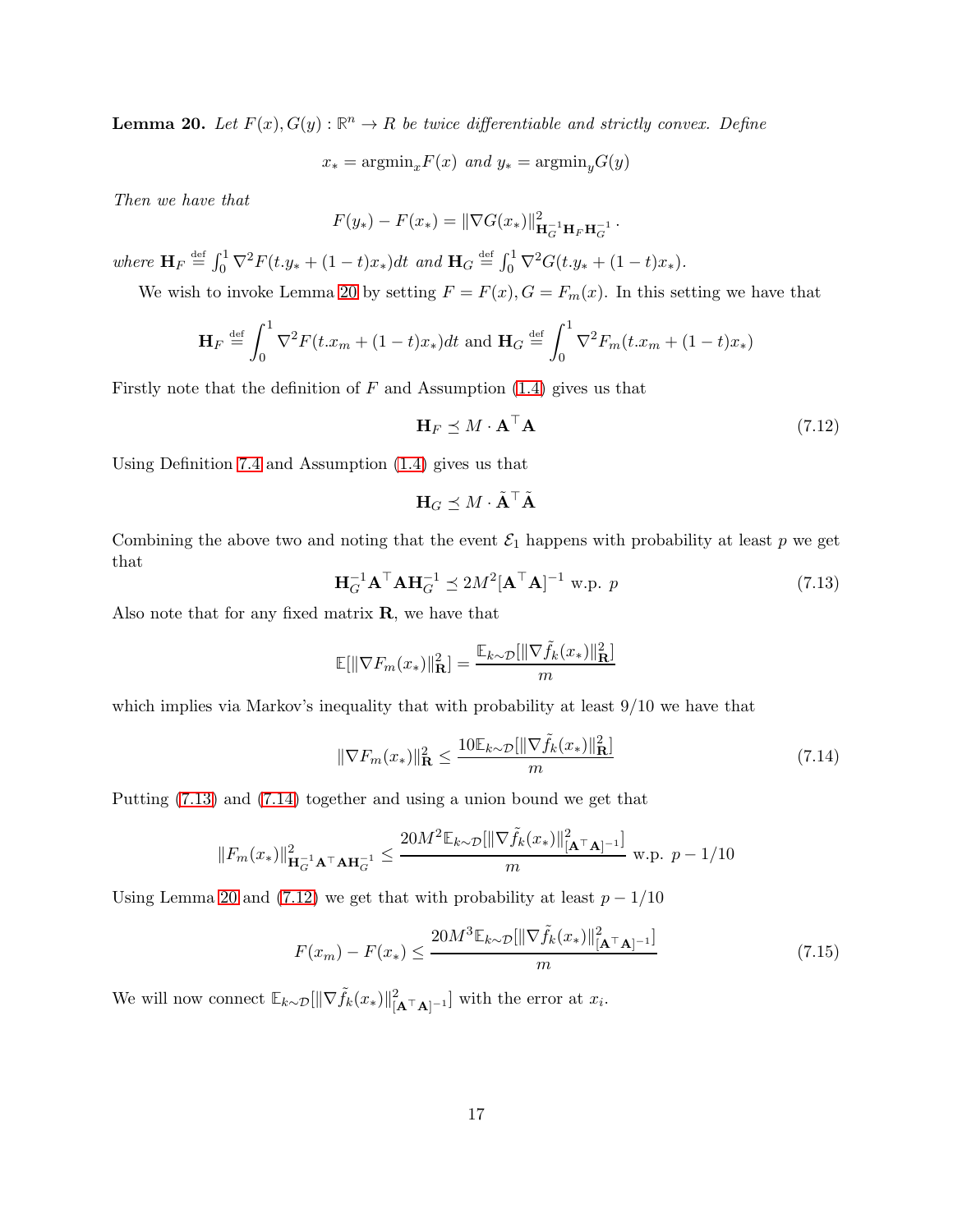<span id="page-18-1"></span>**Lemma 21.** Consider an ERM function  $F(x) = \sum_{i=1}^{m} f_i(x)$  where  $f_i(x) = \psi_i(a_i^{\top}x)$  with  $\psi_i'' \in$  $\left[\frac{1}{M},M\right]$ . Define a distribution  $\mathcal{D}(j)$  over  $[n]$  such that  $Pr(j = k) = p_k \stackrel{\text{def}}{=} \frac{\tau_k}{\sum \tau_k}$  for numbers  $\tau_k \stackrel{\text{def}}{=} \min(1, 20u_k \log(d))$  where  $u_k \ge \sigma_i(\mathbf{A})^6$  $u_k \ge \sigma_i(\mathbf{A})^6$  are overestimates of leverage scores. Given a point  $\tilde{x}$ consider the variance reduced reformulation

$$
F(x) = \mathbb{E}_{k \sim D}[\tilde{f}_k(x)]
$$

where

$$
\tilde{f}_k(x) \stackrel{\text{def}}{=} \frac{1}{p_k} \left[ f_k(x) - \nabla f_k(\tilde{x})^\top x \right] + \nabla F(\tilde{x})^\top x
$$

Then we have that

$$
\mathbb{E}_{k \sim D} \left[ \|\nabla \tilde{f}_k(x_*)\|_{\mathbf{[A^{\top}A]^{-1}}}^2 \right] \leq 2(\sum_j \tau_j) \cdot M \cdot (F(\tilde{x}) - F(x_*))
$$

Putting together [\(7.15\)](#page-17-4) and Lemma [21](#page-18-1) we get that

$$
F(x_m) - F(x_*) \le O\left(\frac{(\sum_j \tau_j) \cdot M^4}{m} \cdot (F(x_0) - F(x_*))\right) \text{ w.p } p - \frac{1}{10}
$$

Lemma [19](#page-15-2) now follows from the choice of m.

We finish this section with proofs of Lemma [20](#page-17-0) and [21](#page-18-1)

Proof of Lemma [20.](#page-17-0) For all  $t \in [0,1]$  let  $z(t) \stackrel{\text{def}}{=} t \cdot y_* + (1-t) \cdot x_*$  for  $t \in [0,1]$  and  $\mathbf{H}_F \stackrel{\text{def}}{=}$   $\int_{0}^{1} \nabla^2 F(z(t)) dt$ . By Taylor series expansion we have that  $\int_0^1 \nabla^2 F(z(t)) dt$ . By Taylor series expansion we have that

$$
F(x_n) = F(x_*) + \nabla F(x_*)^\top (x_n - x_*) + \int_0^1 \frac{1}{2} (x_n - x_*)^\top \nabla^2 F(z(t)) (x_n - x_*) dt
$$
  
=  $F(x_*) + \frac{1}{2} ||x_n - x_*||_{\mathbf{H}_F}^2$ .

Here we used that  $\nabla F(x_*) = 0$  and  $\nabla^2 F(z(t)) \succeq 0$  by the convexity of F. We also have by definition that

$$
\nabla G(y_*) = \vec{0}
$$

and therefore

$$
\nabla G(y_*) - \nabla G(x_*) = \int_0^1 \nabla^2 G(z(t))(y_* - x_*) \cdot dt
$$

and

$$
(y_* - x_*) = -\mathbf{H}_G^{-1} \nabla G(x_*)
$$

where  $\mathbf{H}_G \stackrel{\text{def}}{=} \int_0^1 \nabla^2 G(z(t))$ . We now have that

$$
F(y_*) - F(x_*) = \frac{1}{2} \|y_* - x_*\|_{\mathbf{H}_F}^2 = \|\nabla G(x_*)\|_{\mathbf{H}_G^{-1}\mathbf{H}_F\mathbf{H}_G^{-1}}^2
$$
(7.16)

 $\Box$ 

 $\Box$ 

<span id="page-18-0"></span> ${}^6\sigma_i$  are leverage scores defined in Definition [8](#page-5-3)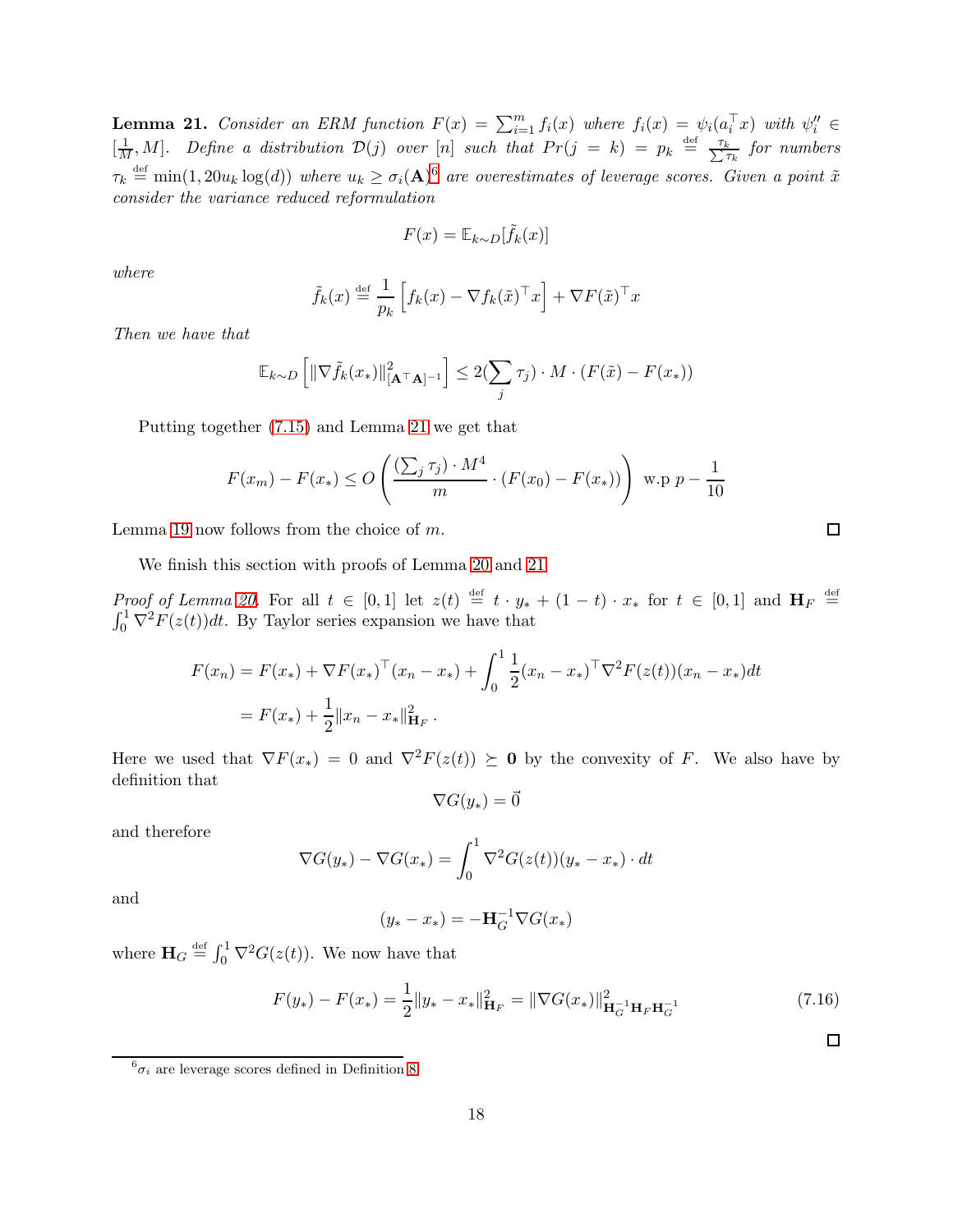Proof of Lemma [21.](#page-18-1) For the purpose of this proof it will be convenient to perform a change of basis. Define the function

$$
G(x) = \mathbb{E}_{k \sim \mathcal{D}} g_i(x) \text{ where } g_i(x) = \frac{1}{p_i} f_k((\mathbf{A}^\top \mathbf{A})^{-1/2} x)
$$

Note that  $G(x) = F((\mathbf{A}^\top \mathbf{A})^{-1/2})x$ . We will first note that

$$
\nabla^2 g_i(x) = \frac{1}{p_i} \cdot \left[ (\mathbf{A}^\top \mathbf{A})^{-1/2} a_i a_i^\top (\mathbf{A}^\top \mathbf{A})^{-1/2} \cdot \psi_i'' (a_i^\top (\mathbf{A}^\top \mathbf{A})^{-1/2} x) \right]
$$

and now by the cyclic property of trace and the fact that  $\psi''_i \leq M$  we have

$$
\text{tr}(\nabla^2 g_i(x)) = \frac{(\sum_j \tau_j)}{\tau_i} \cdot a_i^{\top} (\mathbf{A}^{\top} \mathbf{A})^{-1} a_i \cdot M
$$

Note that  $a_i^{\top} (\mathbf{A}^{\top} \mathbf{A})^{-1} a_i \leq 1$ . Now either  $\tau_i = 1$  or  $\tau_i = 20 a_i^{\top} (\mathbf{A}^{\top} \mathbf{A})^{-1} a_i \log(d)$ . In both cases we see that RHS above  $\leq 1$ . Therefore we get that  $g_i$  is  $(\sum_j \tau_j)M$  smooth. We now have the following lemma.

<span id="page-19-1"></span>**Lemma 22.** Let D be any distribution over [n] and define  $g = \mathbb{E}_{i \sim \mathcal{D}}[g_i(x)]$  for component convex functions  $g_i$  each of which is L smooth. Let  $x_* \stackrel{\text{def}}{=} \argmin g(x)$ . We have that

$$
\mathbb{E}_{i\sim D} \|\nabla g_i(x) - \nabla g_i(x_*)\|_2^2 \le 2L(g(x) - g(x^*))
$$

The proof of the above Lemma is identical to the proof of Equation 8 in [\[JZ13b\]](#page-20-9) and is provided in the appendix (Section [C.3\)](#page-25-0) for completeness. Now note that

$$
2(\sum_{j} \tau_{j})M(f(\tilde{x}) - f(x_{*})) = 2(\sum_{j} \tau_{j}) \cdot M \cdot (g((\mathbf{A}^{\top}\mathbf{A})\tilde{x}) - g((\mathbf{A}^{\top}\mathbf{A})x_{*}))
$$
  
\n
$$
\geq \mathbb{E}_{i \sim \mathcal{D}} \|\nabla g_{i}((\mathbf{A}^{\top}\mathbf{A})\tilde{x}) - \nabla g_{i}((\mathbf{A}^{\top}\mathbf{A})x_{*})\|_{2}^{2}
$$
  
\n
$$
= \mathbb{E}_{i \sim \mathcal{D}} \|( \mathbf{A}^{\top}\mathbf{A})^{-1/2} \frac{1}{p_{i}} (\nabla f_{i}(\tilde{x}) - \nabla f_{i}(x_{*})) \|_{2}^{2}
$$
  
\n
$$
= \mathbb{E}_{i \sim \mathcal{D}} \|\nabla \tilde{f}_{i}(x_{*})\|_{(\mathbf{A}^{\top}\mathbf{A})^{-1}}^{2} - 2\mathbb{E}_{i \sim \mathcal{D}} \left[ \frac{1}{p_{i}} (\nabla f_{i}(x_{*}) - \nabla f_{i}(\tilde{x}))^{\top} [\mathbf{A}^{\top}\mathbf{A}]^{-1} \nabla F(\tilde{x}) \right]
$$
  
\n
$$
- \|\nabla F(\tilde{x})\|_{[\mathbf{A}^{\top}\mathbf{A}]^{-1}}^{2}
$$
  
\n
$$
\geq \mathbb{E}_{i \sim \mathcal{D}} \|\nabla \tilde{f}_{i}(x_{*})\|_{(\mathbf{A}^{\top}\mathbf{A})^{-1}}^{2}
$$

The first line follows by definition. The second line by [22](#page-19-1) and by noting that g is  $(\sum_j \tau_j)M$  smooth. The third and fourth line follows by definition. The fifth line follows by noting that  $\nabla F(x_*) = 0$ .  $\Box$ 

## References

<span id="page-19-0"></span>[All16] Zeyuan Allen Zhu. Katyusha: Accelerated variance reduction for faster SGD. CoRR, abs/1603.05953, 2016.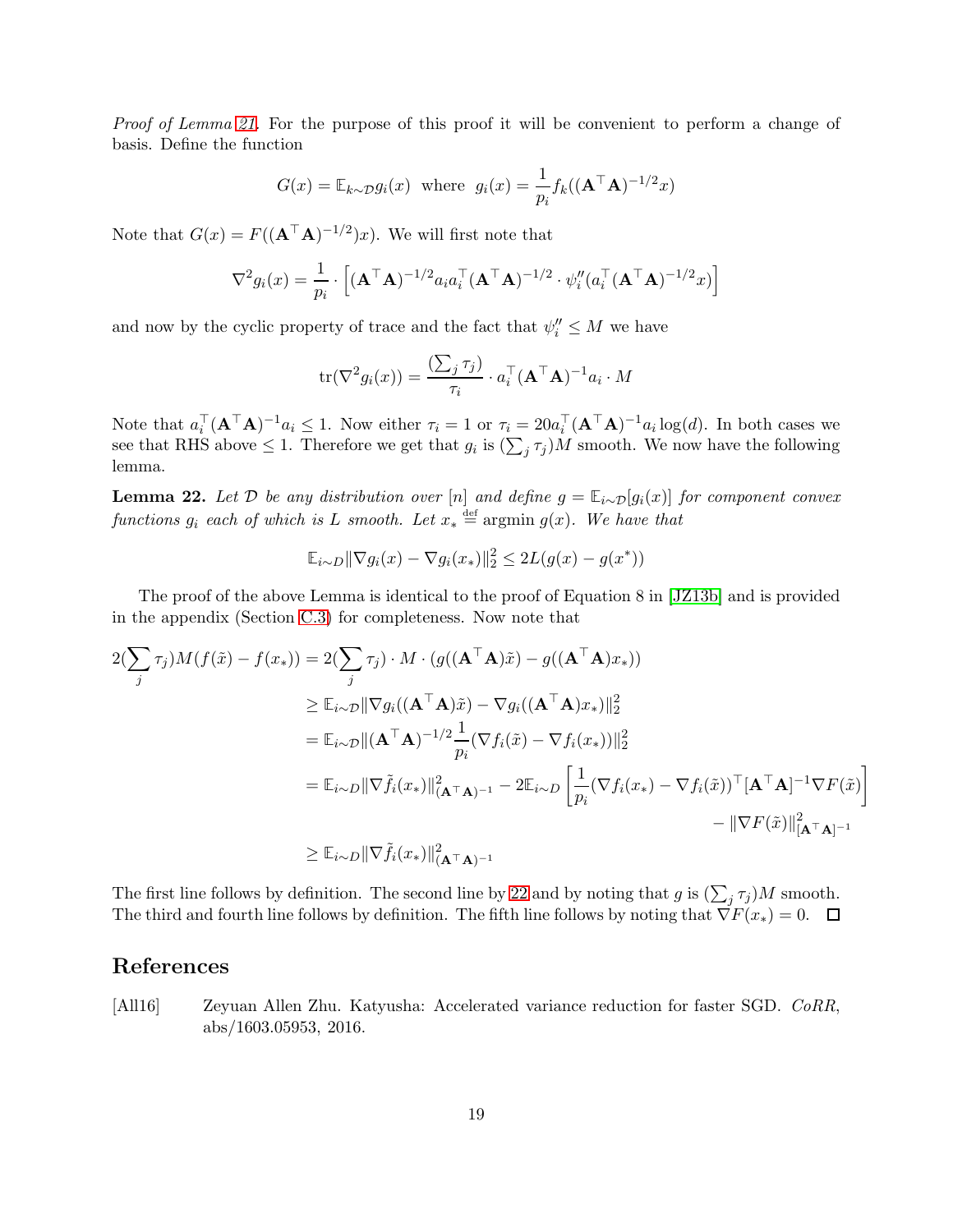- <span id="page-20-5"></span>[AQRY16] Zeyuan Allen Zhu, Zheng Qu, Peter Richt´arik, and Yang Yuan. Even faster accelerated coordinate descent using non-uniform sampling. In Proceedings of the 33nd International Conference on Machine Learning, ICML 2016, New York City, NY, USA, June 19-24, 2016, pages 1110–1119, 2016.
- <span id="page-20-2"></span>[CLM+15] Michael B. Cohen, Yin Tat Lee, Cameron Musco, Christopher Musco, Richard Peng, and Aaron Sidford. Uniform sampling for matrix approximation. In Proceedings of the 2015 Conference on Innovations in Theoretical Computer Science, ITCS 2015, Rehovot, Israel, January 11-13, 2015, pages 181–190, 2015.
- <span id="page-20-3"></span>[Coh16] Michael B. Cohen. Nearly tight oblivious subspace embeddings by trace inequalities. In Proceedings of the Twenty-Seventh Annual ACM-SIAM Symposium on Discrete Algorithms, SODA 2016, Arlington, VA, USA, January 10-12, 2016, pages 278–287, 2016.
- <span id="page-20-0"></span>[CW13] Kenneth L. Clarkson and David P. Woodruff. Low rank approximation and regression in input sparsity time. In Symposium on Theory of Computing Conference, STOC'13, Palo Alto, CA, USA, June 1-4, 2013, pages 81–90, 2013.
- <span id="page-20-6"></span>[FGKS15a] Roy Frostig, Rong Ge, Sham Kakade, and Aaron Sidford. Un-regularizing: approximate proximal point and faster stochastic algorithms for empirical risk minimization. In Proceedings of the 32nd International Conference on Machine Learning, ICML 2015, Lille, France, 6-11 July 2015, pages 2540–2548, 2015.
- <span id="page-20-8"></span>[FGKS15b] Roy Frostig, Rong Ge, Sham M Kakade, and Aaron Sidford. Competing with the empirical risk minimizer in a single pass. In COLT, pages 728–763, 2015.
- <span id="page-20-11"></span>[Har12] Nick Harvey. Matrix concentration, 2012.
- <span id="page-20-4"></span>[JZ13a] Rie Johnson and Tong Zhang. Accelerating stochastic gradient descent using predictive variance reduction. In Advances in Neural Information Processing Systems 26: 27th Annual Conference on Neural Information Processing Systems 2013. Proceedings of a meeting held December 5-8, 2013, Lake Tahoe, Nevada, United States., pages 315–323, 2013.
- <span id="page-20-9"></span>[JZ13b] Rie Johnson and Tong Zhang. Accelerating stochastic gradient descent using predictive variance reduction. In Advances in Neural Information Processing Systems, pages 315– 323, 2013.
- <span id="page-20-10"></span>[KSST09] S Kakade, Shai Shalev-Shwartz, and Ambuj Tewari. Applications of strong convexity– strong smoothness duality to learning with matrices. 2009.
- <span id="page-20-7"></span>[LMH15] Hongzhou Lin, Julien Mairal, and Za¨ıd Harchaoui. A universal catalyst for first-order optimization. In Advances in Neural Information Processing Systems 28: Annual Conference on Neural Information Processing Systems 2015, December 7-12, 2015, Montreal, Quebec, Canada, pages 3384–3392, 2015.
- <span id="page-20-1"></span>[LMP13] Mu Li, Gary L. Miller, and Richard Peng. Iterative row sampling. In 54th Annual IEEE Symposium on Foundations of Computer Science, FOCS 2013, 26-29 October, 2013, Berkeley, CA, USA, pages 127–136, 2013.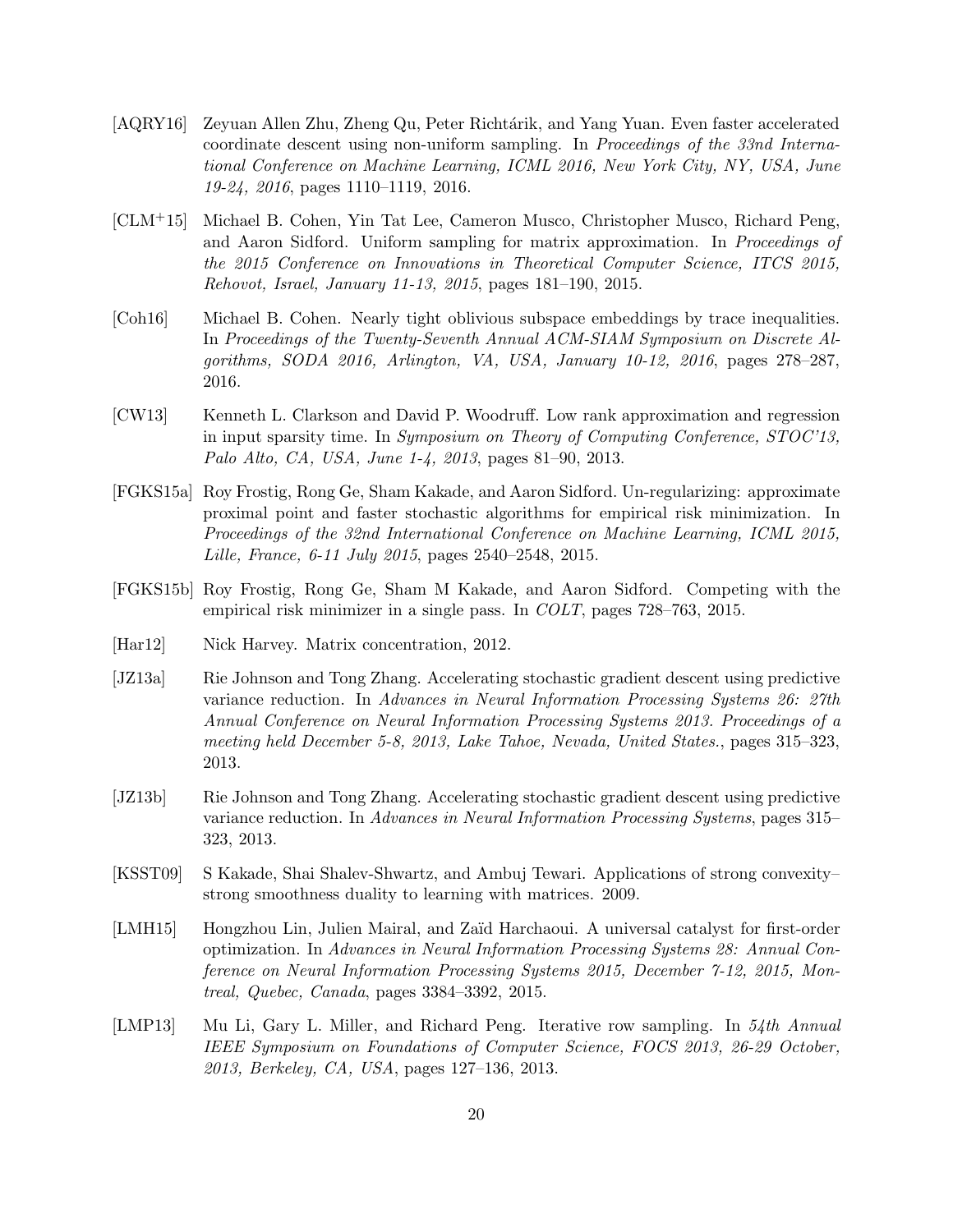- <span id="page-21-2"></span>[Nes83] Yu. Nesterov. A method for solving a convex programming problem with convergence rate 1/kˆ2. Doklady AN SSSR, 269:543–547, 1983.
- <span id="page-21-1"></span>[NN13] Jelani Nelson and Huy L. Nguyen. OSNAP: faster numerical linear algebra algorithms via sparser subspace embeddings. In 54th Annual IEEE Symposium on Foundations of Computer Science, FOCS 2013, 26-29 October, 2013, Berkeley, CA, USA, pages 117–126, 2013.
- <span id="page-21-5"></span>[NS17] Yurii Nesterov and Sebastian U. Stich. Efficiency of the accelerated coordinate descent method on structured optimization problems. SIAM Journal on Optimization, 27(1):110–123, 2017.
- <span id="page-21-7"></span>[SS08] Daniel A. Spielman and Nikhil Srivastava. Graph sparsification by effective resistances. In Proceedings of the 40th Annual ACM Symposium on Theory of Computing, Victoria, British Columbia, Canada, May 17-20, 2008, pages 563–568, 2008.
- <span id="page-21-3"></span>[SSZ13] Shai Shalev-Shwartz and Tong Zhang. Stochastic dual coordinate ascent methods for regularized loss. J. Mach. Learn. Res., 14(1):567–599, February 2013.
- <span id="page-21-4"></span>[SZ16] Shai Shalev-Shwartz and Tong Zhang. Accelerated proximal stochastic dual coordinate ascent for regularized loss minimization. Math. Program., 155(1-2):105–145, 2016.
- <span id="page-21-0"></span>[Wil12] Virginia Vassilevska Williams. Multiplying matrices faster than coppersmith-winograd. In Proceedings of the 44th Symposium on Theory of Computing Conference, STOC 2012, New York, NY, USA, May 19 - 22, 2012, pages 887–898, 2012.
- <span id="page-21-6"></span>[WS16] Blake E Woodworth and Nati Srebro. Tight complexity bounds for optimizing composite objectives. In Advances in Neural Information Processing Systems, pages 3639–3647, 2016.

## <span id="page-21-8"></span>A Computing Leverage Scores given a Regression Algorithm

In this section we give a proof of Lemma [11](#page-7-1) which bounds the running time of computing leverage scores assuming access to a regression algorithm. The main algorithm is given as Algorithm [2.](#page-8-0)

*Proof of Lemma [11.](#page-7-1)* Let  $y_j^* = (\mathbf{A}^\top \mathbf{A})^{-1} \mathbf{A}^\top v_j$  be the minimizer of  $f_{\mathbf{A},v_j}(x)$ . [\(1.2\)](#page-1-3) shows that

$$
\|\mathbf{A}y_j - \mathbf{A}y_j^*\|_2^2 \leq \epsilon \cdot v_j^{\top} \mathbf{A} (\mathbf{A}^{\top} \mathbf{A})^{-1} \mathbf{A}^{\top} v_j.
$$

Using  $v_i \sim N(0, I)$ , we have that

$$
v_j^\top \mathbf{A} (\mathbf{A}^\top \mathbf{A})^{-1} \mathbf{A}^\top v_j \le 2d \cdot \log(n)
$$

with probability  $1 - n^{-\Theta(1)}$ . Hence, we have that

$$
\left| e_i^{\top} \mathbf{A} y_j - e_i^{\top} \mathbf{A} y_j^* \right| \leq \|\mathbf{A} y_j - \mathbf{A} y_j^*\|_2 \leq \sqrt{2\epsilon d \cdot \log(n)}.
$$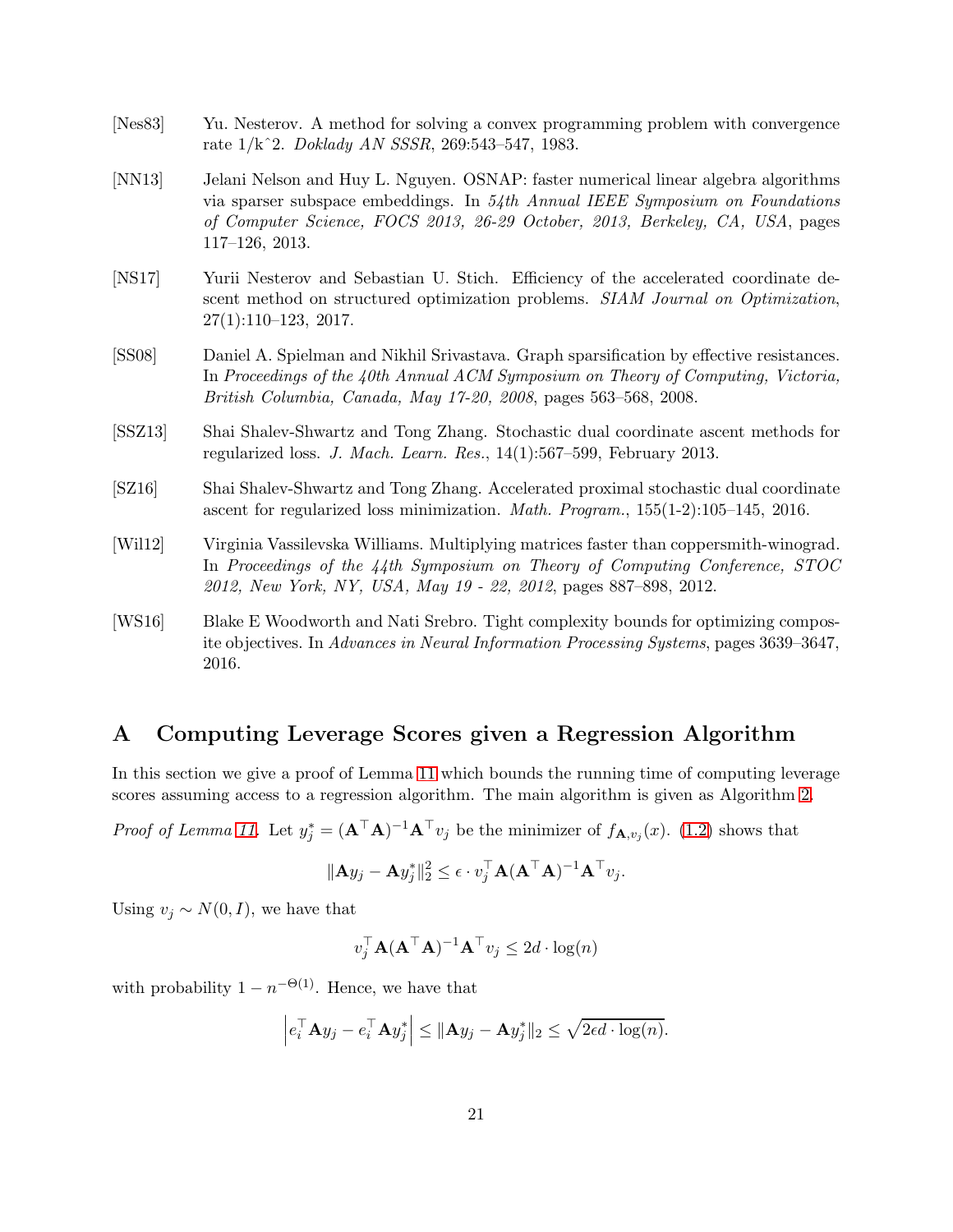Using this and

$$
\left| e_i^{\top} A y_j^* \right| \leq \sqrt{e_i^{\top} A (A^{\top} A)^{-1} A^{\top} e_i} \sqrt{v_j^{\top} A (A^{\top} A)^{-1} A^{\top} v_j} \leq \sqrt{2d \cdot \log(n)},
$$

we have that

$$
\left| \left( e_i^{\top} \mathbf{A} y_j \right)^2 - \left( e_i^{\top} \mathbf{A} y_j^* \right)^2 \right| \le 6\sqrt{\epsilon}d \cdot \log(n).
$$

Using the definition of  $\epsilon$ , we have that

<span id="page-22-1"></span>
$$
\left| \frac{1}{k} \sum_{j=1}^{k} (e_i^{\top} \mathbf{A} y_j)^2 - \frac{1}{k} \sum_{j=1}^{k} (e_i^{\top} \mathbf{A} y_j^*)^2 \right| \le 6\sqrt{\epsilon}d \cdot \log(n) \le \frac{\delta}{3n \cdot \kappa(\mathbf{A}^{\top} \mathbf{A})}
$$
(A.1)

Also, we note that

$$
\frac{1}{k}\sum_{j=1}^k (e_i^\top \mathbf{A} y_j^*)^2 = \frac{1}{k}\sum_{j=1}^k (e_i^\top \mathbf{A} (\mathbf{A}^\top \mathbf{A})^{-1} \mathbf{A}^\top v_j)^2.
$$

Since  $v_i \sim N(0, I)$  and  $k = c \log(n)/\delta^2$  where c is some large enough constant, Johnson-Lindenstrauss lemma shows that, with high probability in n for all  $i \in [n]$ 

$$
\left(1-\frac{\delta}{3}\right)\sigma_i(\mathbf{A}) \leq \frac{1}{k}\sum_{j=1}^k (e_i^\top \mathbf{A} y_j^*)^2 \leq \left(1+\frac{\delta}{3}\right)\sigma_i(\mathbf{A})
$$

Combining this with [\(A.1\)](#page-22-1) gives the result.

Finally, to check the success probability of this algorithm, we note that we solved  $O(\delta^{-2} \log n)$ many regression problems and each one has success probability  $1 - n^{-\Theta(1)}$ . Also, the Johnson–Lindenstrauss lemma succeed with probability  $1 - n^{-\Theta(1)}$ . This gives the result.  $\Box$ 

## <span id="page-22-0"></span>B Reductions between High Probability and Expected Running Time

### B.1 Proof of Lemma [16](#page-12-0)

Proof of Lemma [16.](#page-12-0) To show the lemma we will show the existence of a procedure (described in Algorithm [5\)](#page-23-1) which produces a point  $x'$  such that

$$
F(x') - F(x^*) \le 1/2 \left( F(x_0) - F(x^*) \right) \tag{B.1}
$$

with expected running time bounded by  $O((\mathcal{T} + \mathcal{T}') \log(r))$ . Applying this procedure  $O(\log(\epsilon^{-1}))$ and using linearity of expectation gives us the Lemma [16.](#page-12-0) Consider the following procedure to prove Lemma [16.](#page-12-0)

Note that since for every  $x_{ij}$  we have that

$$
F(x_{ij}) - F(x^*) \le c (F(x_i) - F(x^*))
$$

with probability at least  $\delta$ , therefore we have that

$$
F(x_{i+1}) - F(x^*) \le c (F(x_i) - F(x^*))
$$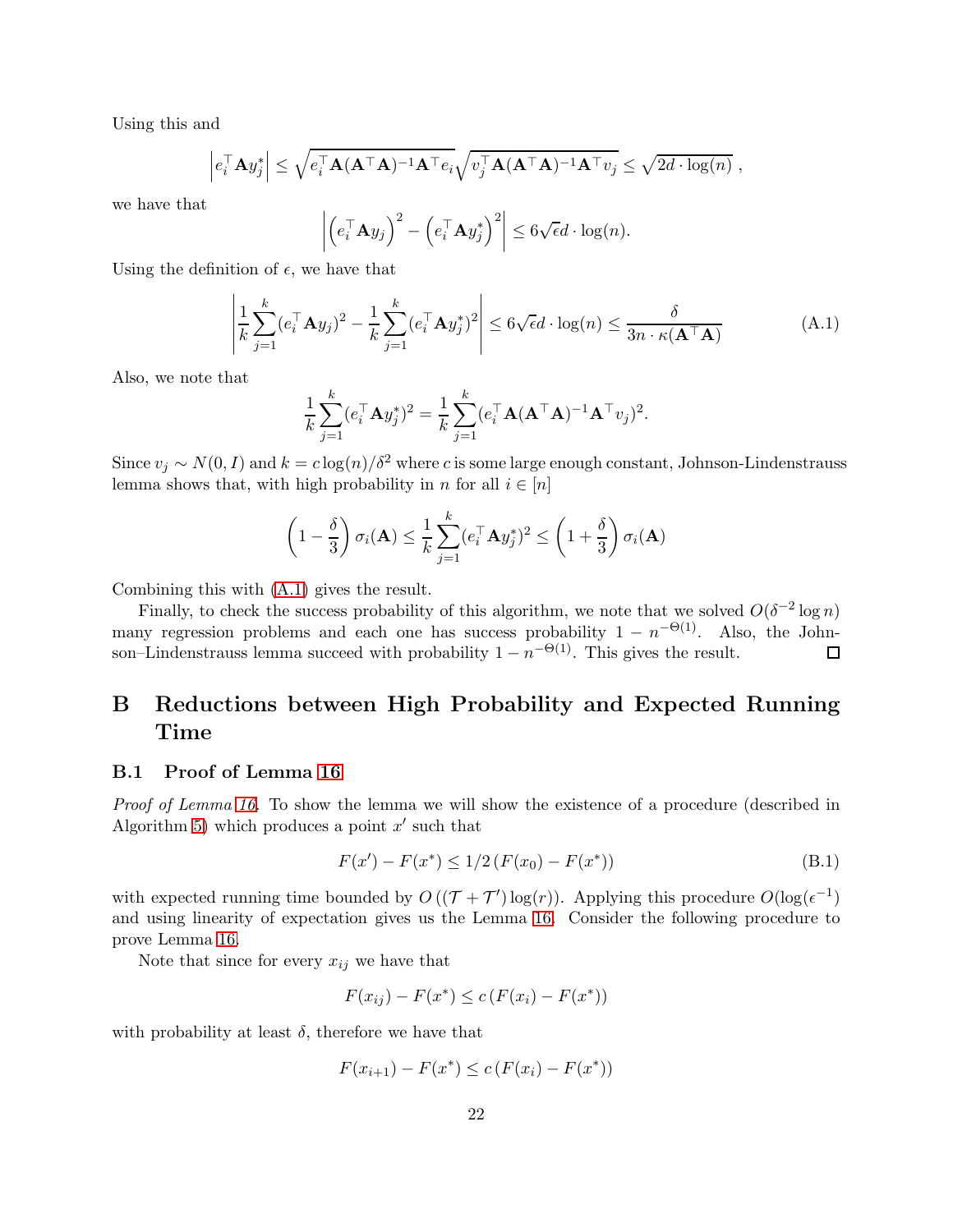<span id="page-23-1"></span>Algorithm 5: Reduction $(x_0, F(x), \mathcal{P}, \mathcal{A}, c, \delta, r)$ 

Set  $T = \log_{c^{-1}}(2r^2)$ repeat for  $i = 0 \rightarrow T$  do for  $j = 0 \rightarrow \log_{\delta^{-1}}(2\log_{c^{-1}}(2r^2))$  do Set  $x_{ij} = A(x_i, F)$ end  $\begin{cases} \textbf{end} \\ \textbf{Set } x_{i+1} = \min_j x_{ij} \end{cases}$ end Compute error estimates  $E_1 = \mathcal{P}(x_0)$ ,  $E_2 = \mathcal{P}(x_T)$ Set  $E = \frac{E_2}{E_1}$  $\frac{E_2}{E_1}$ . until  $E \leq 0.5$ ; Output:  $x_T$ 

with probability at least  $1 - \delta^{\log_{\delta^{-1}}(2 \log_{c^{-1}}(r^2))} = 1 - \frac{1}{2 \log_{c^{-1}}(r^2)}$  $\frac{1}{2 \log_{c^{-1}} (r^2)}$ . Taking a union bound over the outer loop gives us that with probability at least 1/2 we have that

$$
F(x_T) - F(x^*) \le \frac{1}{2r^2} \left( F(x_i) - F(x^*) \right)
$$

Moreover by the property of the estimates given by  $\mathcal P$  we know that in this case we have that  $E \leq 0.5$ . Therefore we have that with probability at least  $1/2$  the repeat loop computes an  $x_T$ that reduces error by at least a factor of  $1/2$  and we can verify it. Therefore in expectation the loop runs a total of 2 times. The total runtime of the above procedure can easily seen to be  $O\left((\mathcal{T} + \mathcal{T}') \log(r) \log(\epsilon^{-1})\right)$ .

Further suppose we are given a procedure with the guarantee that for any  $\epsilon$  in expected running time  $\mathcal{T}_{\epsilon}$  it produces a point  $x'$  such that

$$
F(x') - \min F(x) \le \epsilon (F(x_0) - \min F(x))
$$

We now run this procedure for time  $\mathcal{T}_{\epsilon/2}$ . By Markov's inequality with probability at least  $1/2$  we have a point that satisfies

$$
F(x') - \min F(x) \le \epsilon (F(x_0) - \min F(x))
$$

It is now easy to see that if we repeat the above procedure  $\log(\gamma^{-1})$  many times and take the x with the minimum value we have a point  $x'$  such that

$$
F(x') - \min F(x) \le \epsilon (F(x_0) - \min F(x))
$$

with probability at least  $1 - \gamma$ .

## <span id="page-23-0"></span>C Proofs and Theorems from the Generalized ERM Section

### C.1 Accelerated Coordinate Descent for ERM

Proof of Theorem [18.](#page-14-0) To remind the reader

$$
f(x) = \sum_{i=1}^{n} \psi_i(a_i^{\top} x) \text{ where } \psi_i''(x) \in [\mu_i, L_i].
$$

 $\Box$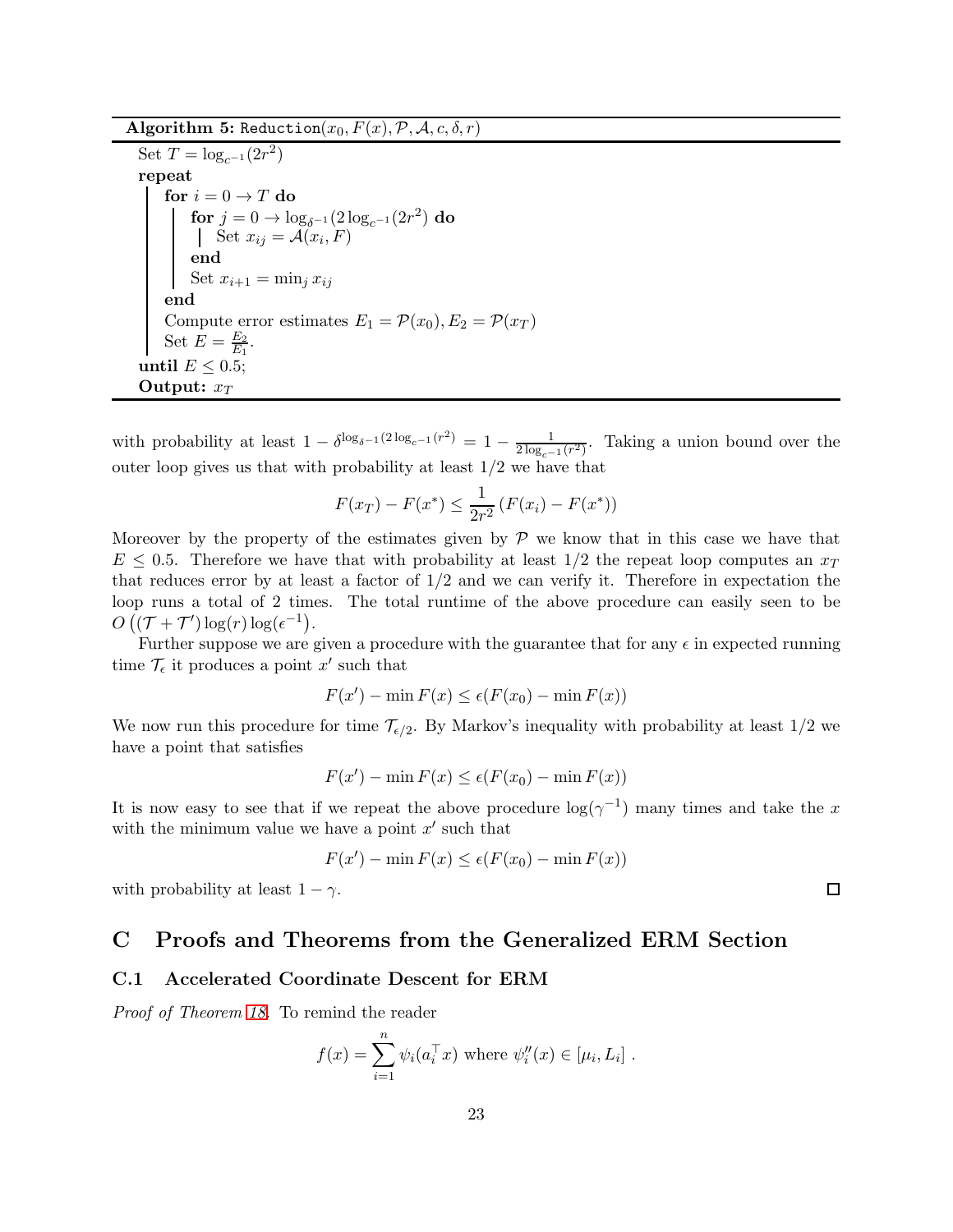Following is a well known theorem. For a proof see [\[KSST09\]](#page-20-10).

**Theorem 23** (Strong / Smooth Duality). A closed and convex function f is  $\beta$ -strongly convex with respect to a norm  $\|\cdot\|$  if and only if  $f^*$  is  $\frac{1}{\beta}$ -strongly smooth w.r.t the dual norm of  $\|\cdot\|$ .

A direct application of the above theorem gives us that  $\psi_i^{*''}$  $i^{''}(y) \in [\frac{1}{L}]$  $\frac{1}{L_i}, \frac{1}{\mu_i}$  $\frac{1}{\mu_i}$ . Consider the function

$$
g_s(y) = \sum_{i=1}^n \psi_i^*(y_i) + \frac{1}{2\lambda} ||\mathbf{A}^\top y||_2^2 - s^\top \mathbf{A}^\top y
$$

Consider the following modified function  $\tilde{g}_s(y) \stackrel{\text{def}}{=} g_s(\mathbf{D}y)$  where  $\mathbf{D}$  is a diagonal matrix with  $\mathbf{D}_{ii} =$  $L_i$ . We will equivalently minimize the function  $\tilde{g}_s(y_i)$ . We now immediately get that the function  $\tilde{g}_s(y)$  is 1 strongly convex. Moreover we have that

$$
\frac{d^2}{dy_i^2}g_s(y) = \frac{L_i}{\mu_i} + \frac{1}{\lambda} ||a_i||^2 L_i.
$$

Hence, Theorem [14](#page-9-2) finds  $y$  satisfying  $(5.1)$  in time

$$
O\left(s(\mathbf{A}) \cdot \sum_{i \in [n]} \sqrt{\frac{L_i}{\mu_i} + \frac{1}{\lambda} ||a_i||^2} L_i \log(\epsilon^{-1})\right) = O\left(\left(\sum_{i=1}^n \sqrt{\frac{L_i}{\mu_i}} + \frac{1}{\sqrt{\lambda}} \sum_{i=1}^n ||a_i|| \sqrt{L_i}\right) s(\mathbf{A}) \log(\epsilon^{-1})\right)
$$

A direct application of Theorem [15](#page-10-0) gives that the total running time is

$$
O\left(\left(\sum_{i=1}^n \sqrt{\frac{L_i}{\mu_i}} + \frac{1}{\sqrt{\lambda}} \sum_{i=1}^n \|a_i\| \sqrt{L_i}\right) s(\mathbf{A}) \log(n\kappa) \log(\kappa/\epsilon)\right)
$$

The above equation assumes that the inner iterations of accelerated coordinate descent can be implemented in  $O(s(\mathbf{A}))$ . This is easy to see because diagonal scaling is linear in sparsity. Therefore the only bottleneck is computing the gradient of the dual function  $\psi^*$ . We can assume that  $\psi$  is explicit and therefore the gradient of  $\psi^*$  is easily computed. □

### <span id="page-24-1"></span>C.2 A Matrix Concentration Inequality for Sampling with Replacement

<span id="page-24-0"></span>**Lemma 24.** Given an error parameter  $0 \le \epsilon \le 1$ , let u be a vector of leverage score overestimates, i.e.  $\sigma_i(\mathbf{A}) \leq u_i$  for all i. Let  $\alpha = \epsilon^{-2}$  be a sampling rate parameter and c be a fixed constant. For each row we define a number  $\gamma_i = \min\{1, \alpha c u_i \log(d)\}\$  and a probability  $p_i = \frac{\gamma_i}{\sum_{i=1}^{n_i}}$  $\frac{i}{\gamma_i}$ . Let  $Y_j$  be a

random variable which is sampled by picking a vector  $a_i$  with probability  $p_i$  and setting  $Y_j = \frac{a_i a_i^{\top}}{p_i}$ . Now consider the random variable  $Y = \frac{1}{m}$  $\frac{1}{m} \sum_j Y_j$ . We have that as long as  $m \ge \sum_i \gamma_i$  then

$$
Pr((1 - \epsilon)\mathbf{A}^\top \mathbf{A} \preceq Y \preceq (1 + \epsilon)\mathbf{A}^\top \mathbf{A}) \ge 1 - d^{-c/3}
$$

*Proof.* The proof of the lemma follows the proof of Lemma 4 in  $\text{[CLM}^{+15]}$ . We only state the differences. We use the inequality given in [\[Har12\]](#page-20-11).

**Lemma 25.** Let  $Y_1 \ldots Y_k$  be independent random positive semidefinite matrices of size  $d \times d$ . Let  $Y = \sum Y_i$  and let  $Z = \mathbb{E}[Y]$ . If  $Y_i \preceq R.Z$  then

$$
\Pr\left[\sum Y_i \preceq (1-\epsilon)Z\right] \leq de^{-\frac{\epsilon^2}{2R}} \quad and \quad \Pr\left[\sum Y_i \succeq (1+\epsilon)Z\right] \leq de^{-\frac{\epsilon^2}{3R}}.
$$